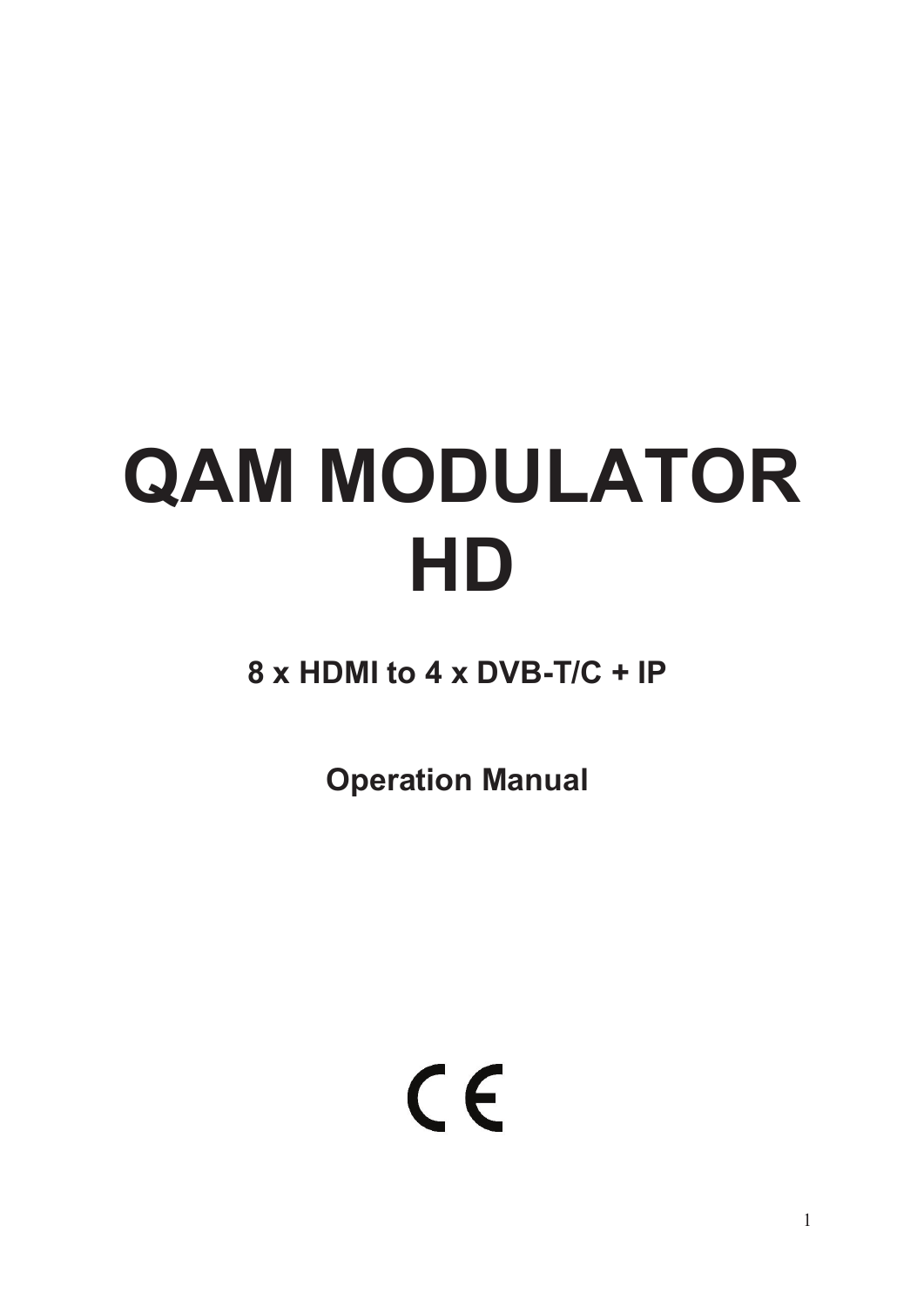# **1. IMPORTANT SAFETY PRECAUTIONS INFORMATION**

## **READ THE FOLLOWING WARNINGS BEFORE YOU USE YOUR DEVICE**

#### *WARNING*

**The following safety precautions must be observed to prevent fire or electric shock hazard. Safety precautions include but are not restricted to the following:** 

#### **Power supply / Mains cord**

- Operate the unit only within the voltage range defined as appropriate by the manufacturer.
- Occasionally check the power connector and remove dirt or dust that may have accumulated.
- Use only the mains cord that comes with your unit.
- Do not operate the unit or plug in the mains cord if it is broken, split, or damaged in any way.
- Do not place the mains cord next to heating devices. Do not pull it, place heavy objects on it or damage it in any way. Keep it out of reach of children.
- Ensure that the device is plugged in a properly grounded socket. Insufficient grounding may cause electrocution.
- Always carefully disconnect all plugs by pulling on the plug and not on the cord. Make sure the unit's power switch is turned off before removing the cord from an outlet.
- Disconnect the mains cord when the unit is not in use for long periods of time or during storms.
- Do not connect the unit to a multiple-outlet to avoid plug overheating.

#### **Disassembling**

• This unit contains parts that cannot be repaired by the user. Do not disassemble or try to repair it as this will void all warranties. Please contact the manufacturer if you experience any problems with your unit.

#### **Water/humidity**

- Do not keep the unit in a humid place or near water.
- Do not plug/unplug the unit with wet hands.

#### **Fire**

- Never place a candle or another source of fire on the unit as it may fall and start a fire.
- If the mains cord or the power connector is damaged or destroyed, or if there is a sudden loss of picture during operation, or if you notice a strange smell or there is smoke, immediately switch the unit off, disconnect the mains cord and contact the manufacturer's technical support department.

#### **Installation / Storage**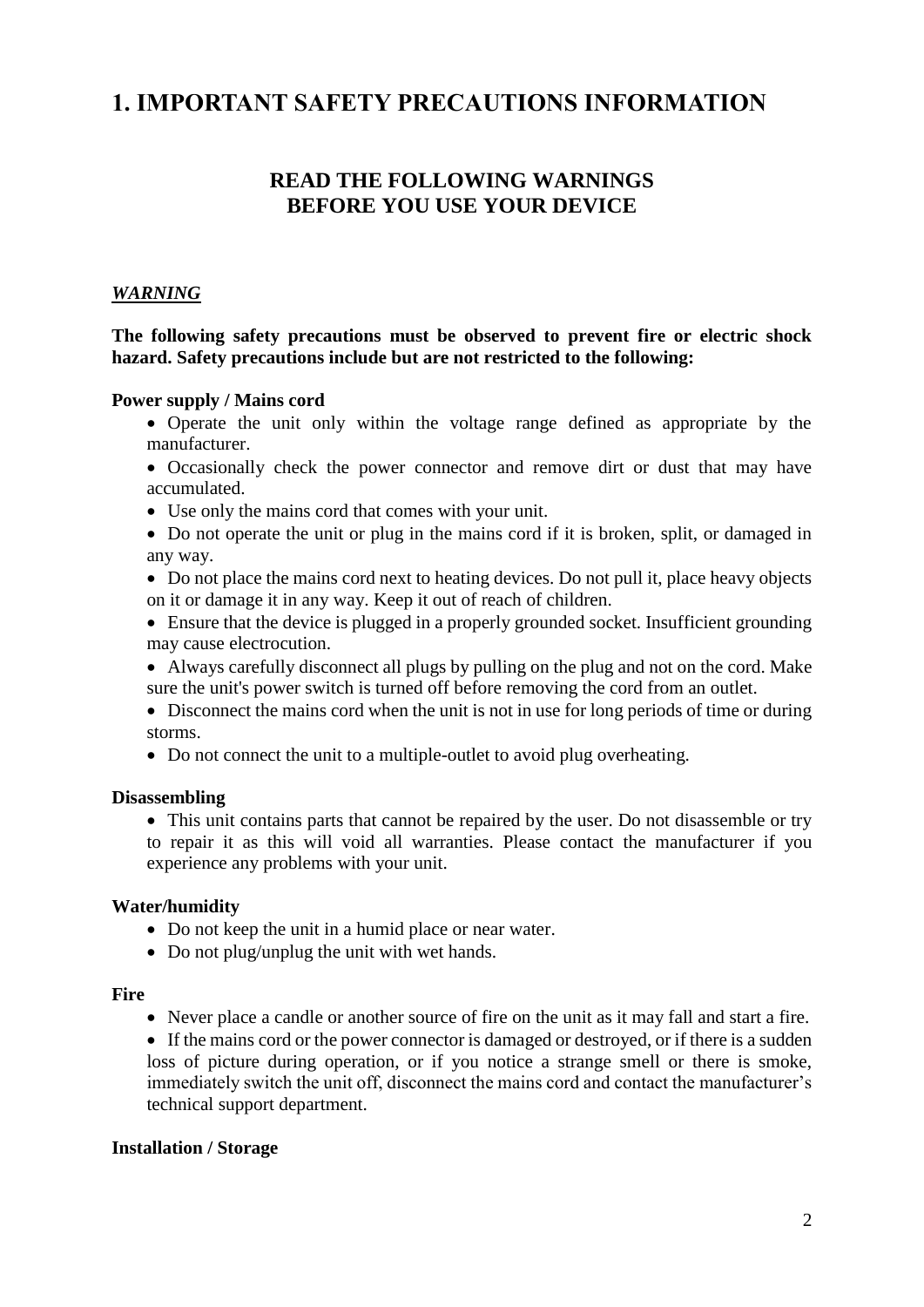This unit contains high precision pieces of electronics. To ensure optimal performance and avoid damage, do not store it in any location where it may collect dirt, duct, lint, etc. Do not expose it to extreme heat or cold (e.g. in direct sunlight, near a heater or in the car during the day). Place the unit in a secure place to avoid falls.

Before moving the unit, always unplug all cords first.

 When installing the unit, make sure that an outlet is within easy reach. In case of malfunction, switch the unit off and unplug the power cord. When the unit is not in use for a long period of time, make sure that the mains cord is disconnected.

#### **Connectivity**

• Before connecting the unit to other electronic devices, always switch off and unplug all devices.

#### **Maintenance**

• Do not spill liquids on the unit. Do not use any diluents or volatile liquid to clean the unit. Instead, use a soft slightly damp cloth and allow the unit to dry completely before using again.

#### **Handling**

Do not poke your finger into the openings on your unit.

• Never put paper, metal parts or other objects into the openings of your unit. If you suspect that there are foreign parts in your unit, switch it off and unplug the mains cord. Contact the manufacturer's technical support department.

• Do not step on or place heavy objects on top of the unit. To avoid hardware damage, handle all buttons, connectors and switches gently.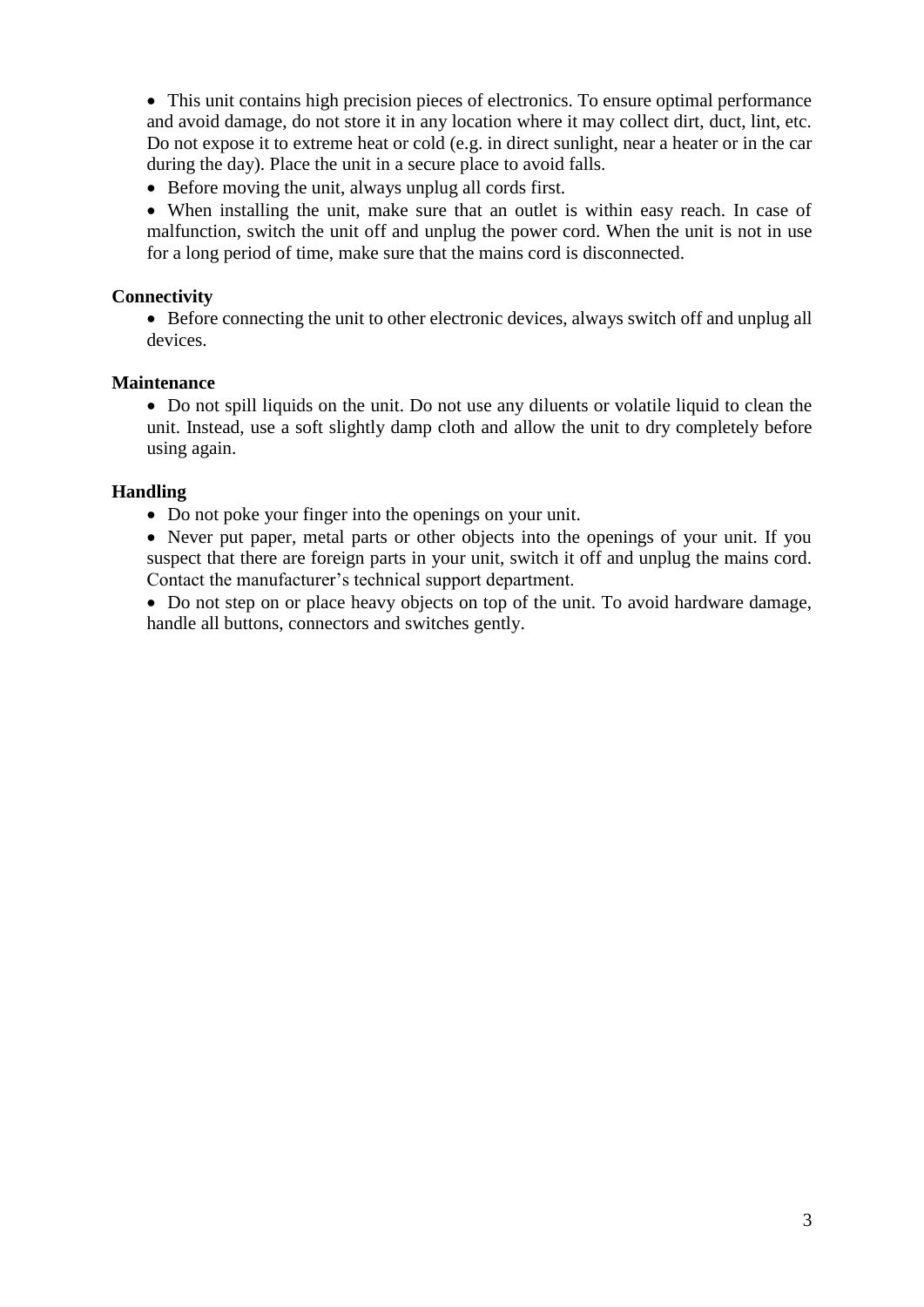# **2. INTRO**

Congratulations on purchasing the . You now own a high quality, professional DTV headend. To get the most out of your purchase, please take the time to carefully read through this manual.

# **3. INSTRUCTIONS**

## *3.1 - DESCRIPTION*

The is a very powerful, all-in-one device, able to receive up to 8 independent HDMI sources and convert them in 4 x DVB-T/C RF output channels while making Gbit IP streaming **simultaneously**. Itsupports "pool" technology, meaning that the user is able to select any program from any of the 8 inputs and assign it to any of the  $4 \text{RF} + \text{IP}$  outputs providing great flexibility.

The embedded web server of the provides a very friendly user interface as well as the ability of remote or local control of the device via Ethernet.

Its small size and its powerful features renders the the ideal solution in cases went we want to distribute HDMI sources coming e.g. from a STB or DVD player to a CATV installation using the DVB-T/C and IP technology.

# *3.2 - FEATURES*

- 8 x independent HDMI inputs
- 4 x RF output DVB-T/C (software selectable)
- Gbit IP streaming (up to 64 x SPTS / 4 x MPTS)
- "Pool" technology
- MER value  $>$  40dB
- Very clean RF spectrum
- PCR re-stamping
- Very friendly user interface
- Wall or rack mountable
- Compact size
- 2 year warranty

## **3.2.1 - Auto-reset functions and watchdog**

During the normal operation of the , the main CPU monitors all the internal parts in order to ensure that the device works normally. In case of an internal error or module failure, the immediately initiates the recovery procedure by resetting the appropriate module or the device. Finally, watchdog timers ensure that the device will be reset in case of CPU failure.

## **3.2.2 - "Pool" technology**

The supports "pool" technology, meaning that the user is able to select any TV or Radio program from any input and assign it to any of the 4 outputs providing great flexibility.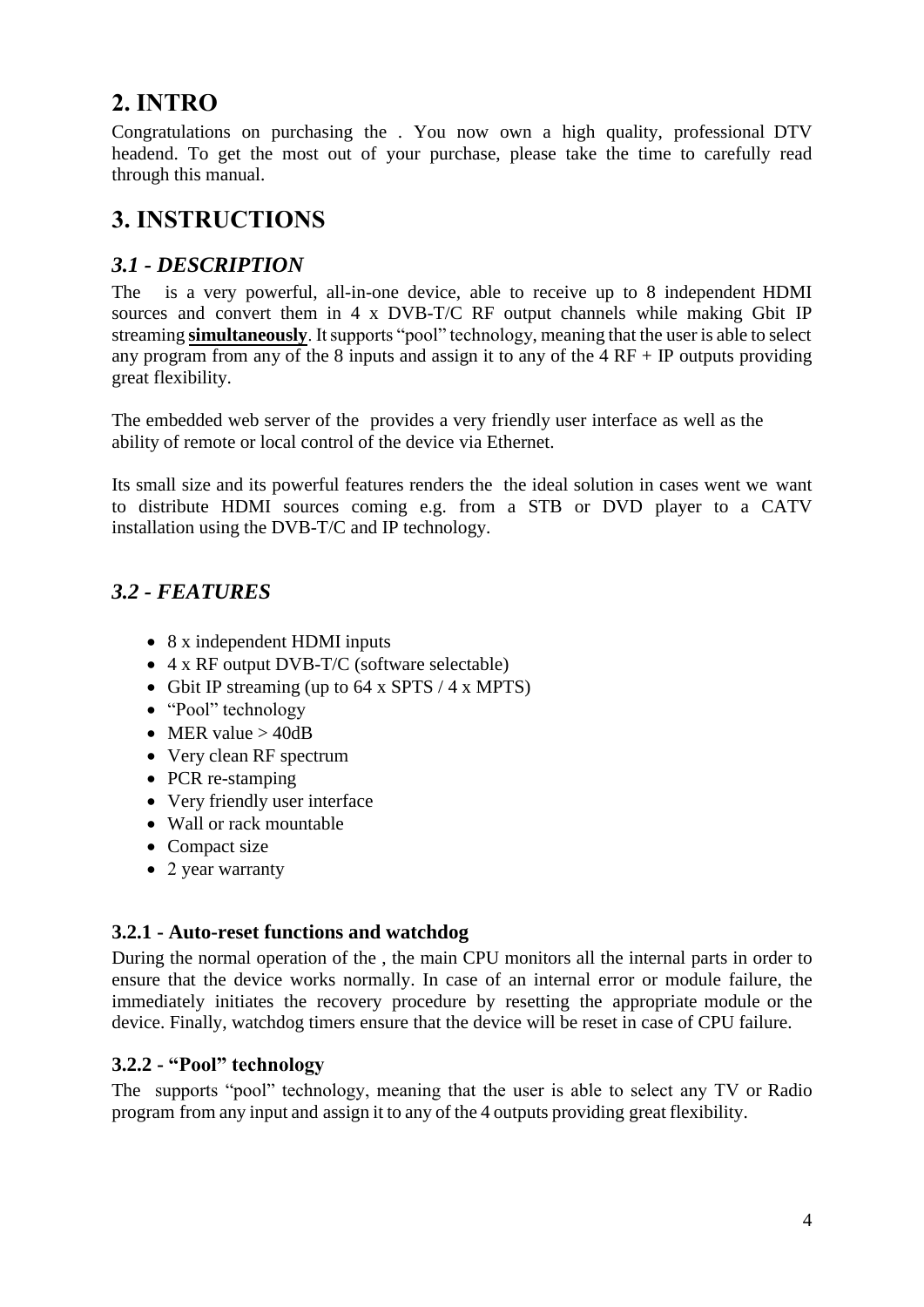# **4. INSTALLATION**

## *4.1 - General*

The qam modulator has a very friendly interface for programming and monitoring purposes. The user is able to gain access to the embedded webserver, by opening an Internet browser (e.g. Internet Explorer, Firefox or Chrome) and type the following static IP: **192.168.1.200.**

The default username and password are the following:

Username: admin Password: 12345

## *4.2 - Embedded Webserver*

## **Status**

4.2.1 - "General" page

Every time that the user is connected to the device, the "General" page (Figure No 1) is loaded providing a current general status information of the device.

| <b>Status</b>                                     | <b>Status</b>          |                 |                           |                      |                      |                       |                             |                   |  |
|---------------------------------------------------|------------------------|-----------------|---------------------------|----------------------|----------------------|-----------------------|-----------------------------|-------------------|--|
| General<br><b>Program list</b>                    | <b>Inputs</b>          | <b>Status</b>   | <b>Service name</b>       | <b>Service ID</b>    | <b>Video bitrate</b> | <b>Audio bitrate</b>  | <b>LCN</b>                  |                   |  |
| <b>Block diagram</b>                              | Input 1                | Running         | ARTE HD                   | 100                  | 14000                | 320                   | 101                         |                   |  |
|                                                   | Input 2                | Running         | <b>BBC World News</b>     | 200                  | 12000                | 320                   | 201                         |                   |  |
| Setup                                             | Input 3                | <b>Running</b>  | <b>CNNi</b>               | 300                  | 13500                | 320                   | 301                         |                   |  |
| Input                                             | Input 4                | <b>Running</b>  | TV <sub>5</sub>           | 400                  | 14000                | 320                   | 401                         |                   |  |
| <b>Program selection</b>                          | Input 5                | Running         | <b>Sky News</b>           | 500                  | 14000                | 320                   | 501                         |                   |  |
| Output                                            | Input 6                | Running         | RAI Uno                   | 600                  | 14000                | 320                   | 601                         |                   |  |
| > RF output                                       | Input 7                | Running         | <b>EuroNews</b>           | 700                  | 14000                | 320                   | 701                         |                   |  |
| $>$ IP streaming<br>> TS settings                 | Input 8                | <b>Disabled</b> | Program 8                 | 800                  | 14000                | 320                   | 801                         |                   |  |
| <b>System</b>                                     | <b>Outputs</b>         | <b>Status</b>   | <b>Frequency</b><br>(MHz) | <b>Constellation</b> | Code rate            | <b>Guard interval</b> | <b>Channel</b><br>bandwidth | <b>Modulation</b> |  |
| LAN<br><b>Administration</b>                      | <b>Modulator 1</b>     | Running         | 474.00                    | 64-QAM               | 7/8                  | 1/32                  | 8                           | <b>8K</b>         |  |
| <b>System restart</b>                             | <b>Modulator 2</b>     | Running         | 482.00                    | 64-QAM               | 7/8                  | 1/32                  | 8                           | 8K                |  |
| <b>Factory defaults</b>                           | <b>Modulator 3</b>     | <b>Running</b>  | 490.00                    | 64-QAM               | 7/8                  | 1/32                  | 8                           | 8K                |  |
| Import / Export config.<br><b>Firmware update</b> | <b>Modulator 4</b>     | <b>Running</b>  | 498.00                    | 64-QAM               | 7/8                  | 1/32                  | 8                           | <b>8K</b>         |  |
| Info                                              | <b>System</b>          | <b>Status</b>   |                           |                      |                      |                       |                             |                   |  |
|                                                   | <b>Multiplexer</b>     | OK              |                           |                      |                      |                       |                             |                   |  |
|                                                   | <b>IP</b> streamer     | OK              |                           |                      |                      |                       |                             |                   |  |
|                                                   | <b>Modulator mode</b>  | DVB-T           |                           |                      |                      |                       |                             |                   |  |
|                                                   | <b>CPU</b> temperature | 32.5 °C         |                           |                      |                      |                       |                             |                   |  |
|                                                   | Cooling                | OK              |                           |                      |                      |                       |                             |                   |  |
|                                                   | Status code 1          | 00000000        |                           |                      |                      |                       |                             |                   |  |
|                                                   | <b>Status code 2</b>   | 00000000        |                           |                      |                      |                       |                             |                   |  |
|                                                   |                        |                 |                           |                      |                      |                       |                             |                   |  |

Figure No 1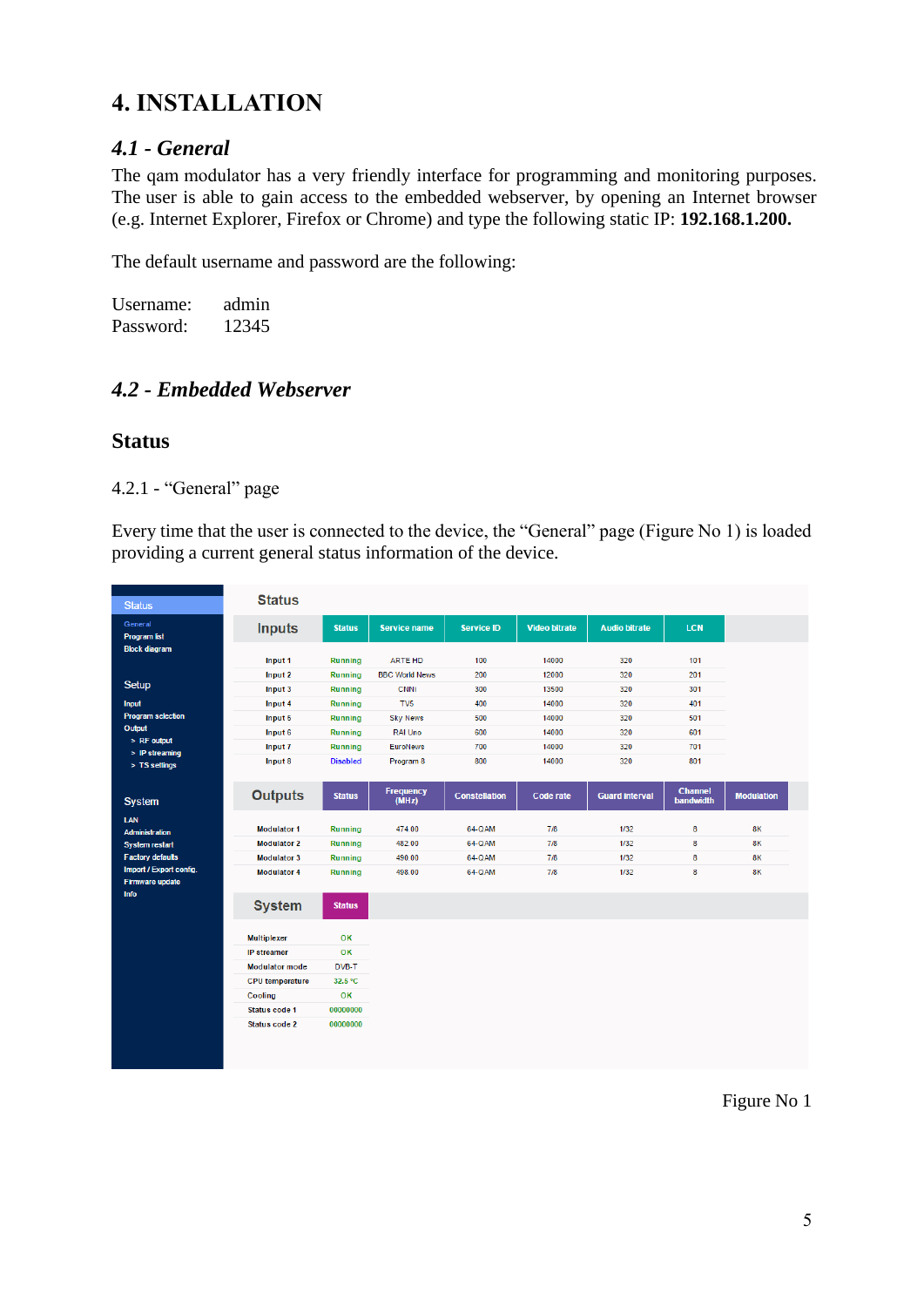#### **Status - Inputs 1…8**

In these fields, the user is able to see the status of each HDMI input e.g. if the H.264 encoder is running or if it is in idle state, its Service name, its Service ID, video/audio PID and LCN number.

## **Outputs – Modulator 1…4**

In these fields, the user is able to see the status of all the RF outputs of the device such as modulator's state, RF output frequencies and modulation settings.

## **System**

This section provides general information of the device, like internal status of all device's modules, CPU temperature and fan state as well as error codes for troubleshooting purposes.

| <b>Status</b><br>General<br>Program list<br><b>Block diagram</b>                                                                                        | <b>Program list</b><br>Output                                                                                                 |                              |                                         |                                              |                                                          |                                                               |                              |                                            |                                                                         |                                        |                  |
|---------------------------------------------------------------------------------------------------------------------------------------------------------|-------------------------------------------------------------------------------------------------------------------------------|------------------------------|-----------------------------------------|----------------------------------------------|----------------------------------------------------------|---------------------------------------------------------------|------------------------------|--------------------------------------------|-------------------------------------------------------------------------|----------------------------------------|------------------|
| Setup<br>Input<br>Program selection<br>Output<br>> RF output<br>> IP streaming<br>> TS settings                                                         | Output 1<br>Program title<br><b>BR Nord HD</b><br>arte HD                                                                     | Service ID<br>10326<br>10302 | <b>LCN</b><br>$\bullet$<br>$\mathbf{0}$ | From input<br>$\mathbf{1}$<br>$\overline{2}$ | IP out<br>$\checkmark$                                   | Output 2<br>Program title<br><b>TWOJ</b><br>SARAFAN_RUS       | Service ID<br>5601<br>5602   | <b>LCN</b><br>$\mathbf{0}$<br>$\mathbf{0}$ | From input IP out<br>$\overline{\mathbf{3}}$<br>$\overline{\mathbf{3}}$ |                                        |                  |
| System<br>LAN<br><b>Administration</b><br><b>System restart</b><br><b>Factory defaults</b><br>Import / Export config.<br><b>Firmware update</b><br>Info | Output 3<br>Program title<br>Einsfestival HD<br>To export all program lists to Microsoft Excel (.xlsx) file click on the icon | Service ID<br>10376          | LCN<br>$\mathbf{0}$                     | From input<br>5 <sub>1</sub>                 | IP out<br>$\sqrt{2}$<br>XLS<br>$\mathbf{\overline{X}}$ . | Output 4<br>Program title<br>Volksmusik<br><b>Bibel TV HD</b> | Service ID<br>13222<br>13224 | LCN<br>$\mathbf 0$<br>$\mathbf{0}$         | From input<br>6<br>6 <sup>1</sup>                                       | IP out<br>$\checkmark$<br>$\checkmark$ | $\Gamma$ cure Me |

4.2.2 - "Program list" page

In "Program list" page (Figure No 2) the qam modulator provides information of all programs that are currently being distributed via its four RF and IP outputs.

A small  $\sqrt{\ }$  appears under the IP column indicating that the current program is being distributed via IP too, along with the RF output.

By pressing the Excel icon at the bottom of the page, a report is generated in an Excel format document (.xlsx).

## 4.2.3 - "Block diagram" page

The "Block diagram" page (Figure No 3) provides a general view of device's internal modules and architecture.

Figure No 2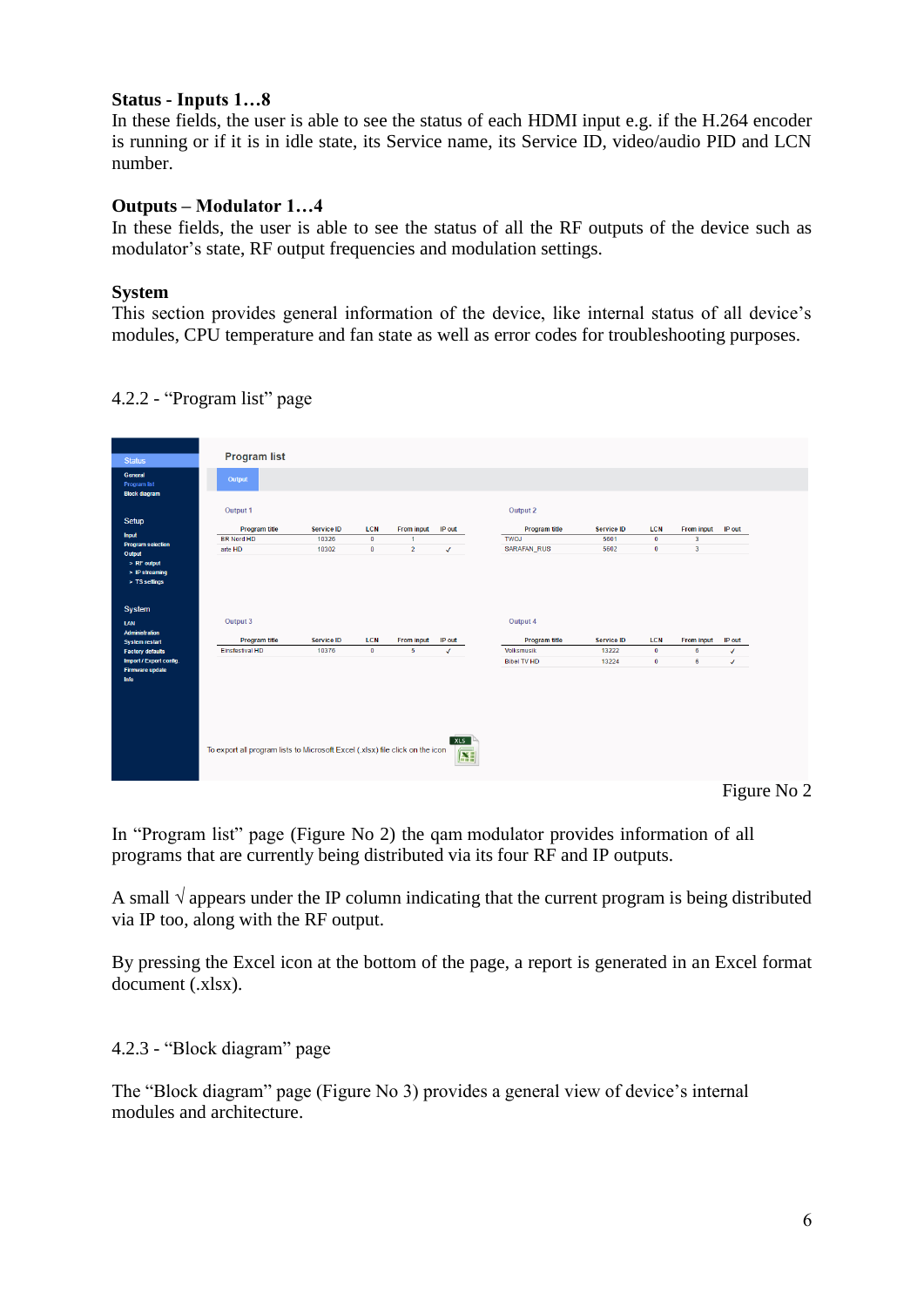All icons are clickable providing the ability to the user to go directly to the setup page of all internal modules of the device. The grey icons mean that the current module is disabled.

# **Setup**

## 4.2.4 "Input" page

In the "Input page" (Figure No 4) the user is able to setup each HDMI input independently.

| <b>Status</b>                                      | Input                   |                           |                    |                  |         |         |         |         |  |  |
|----------------------------------------------------|-------------------------|---------------------------|--------------------|------------------|---------|---------|---------|---------|--|--|
| <b>General</b><br>Program list                     | Input 1                 | Input 2                   | Input 3            | Input 4          | Input 5 | Input 6 | Input 7 | Input 8 |  |  |
| <b>Block diagram</b>                               | <b>Encoder settings</b> |                           |                    |                  |         |         |         |         |  |  |
| <b>Setup</b><br>Input                              | Input                   | Enabled                   | ۷                  |                  |         |         |         |         |  |  |
| <b>Program selection</b><br>Output                 | Service name            | <b>ARTE HD</b>            |                    |                  |         |         |         |         |  |  |
| > RF output<br>$>$ IP streaming<br>> TS settings   | Service ID              | 100                       | (165535)           |                  |         |         |         |         |  |  |
|                                                    | Video bitrate           | 14000                     |                    | Kbps (200019000) |         |         |         |         |  |  |
| <b>System</b><br>LAN                               | Audio bitrate           | $320 -$                   | <b>Kbps</b>        |                  |         |         |         |         |  |  |
| <b>Administration</b><br><b>System restart</b>     | Audio encoding          | AAC<br>$\pmb{\mathrm{v}}$ |                    |                  |         |         |         |         |  |  |
| <b>Factory defaults</b><br>Import / Export config. | <b>HDCP</b>             | Enabled                   | $\pmb{\mathrm{v}}$ |                  |         |         |         |         |  |  |
| Firmware update<br>Info                            | LCN                     | 101                       | (1999)             |                  |         |         |         |         |  |  |
|                                                    | PMT PID                 | 5100                      | (318100)           |                  |         |         |         |         |  |  |
|                                                    | Video PID               | 5102                      | (318100)           |                  |         |         |         |         |  |  |
|                                                    | Audio PID               | 5101                      | (318100)           |                  |         |         |         |         |  |  |
|                                                    | Apply                   |                           |                    | Refresh          |         |         |         |         |  |  |
|                                                    | <b>Encoder status</b>   |                           |                    |                  |         |         |         |         |  |  |
|                                                    | EncoderRunning          |                           |                    |                  |         |         |         |         |  |  |
|                                                    |                         |                           |                    |                  |         |         |         |         |  |  |

Figure No 4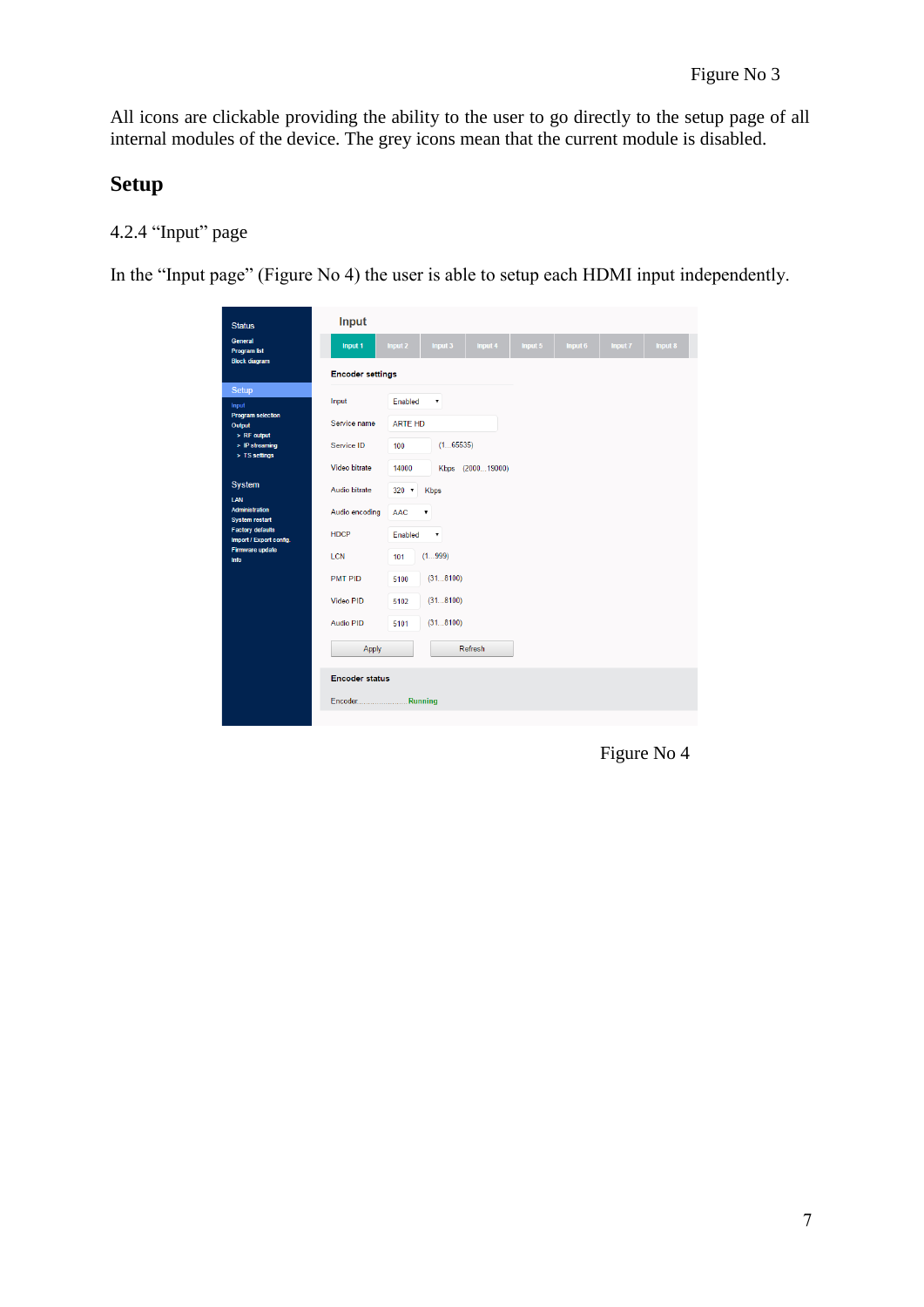There are eight tabs including all the 8 HDMI inputs. For each tuner the user needs to program the following fields:

- 1. Input Enabled/Disabled Enable or disable the specific HDMI input
- 2. Service Name Insert the preferred service name
- 3. Service ID Insert the service ID number
- 4. Video Bitrate Set the video bitrate (2000-19000 Kbps)
- 5. Audio Bitrate Set the audio bitrate (64,96,128,192,256,320 Kbps)
- 6. Audio encoding Set the audio encoding (AAC, AC3, MPEG2)
- 7. HDCP Enable/disable the HDCP function
- 8. LCN Set the LCN number
- 9. PMT PID Set the PMT PID
- 10. Video PID Set the Video PID
- 11. Audio PID Set the Audio PID

Once all settings are being written, the user must click the "Apply" button for the settings to be saved.

#### **Encoder status**

For each HDMI input the qam modulator provides its current state e.g. if it is running or if it is in idle state.

4.2.5 - "Program Selection" page

In the "Program Selection" section (Figure No 5) the user is able to select any program from any input and assign it to any output using the "pool" technology.

| <b>Status</b>                                                |                      | <b>Program selection</b>  |                                            |            |                            |          |                    |
|--------------------------------------------------------------|----------------------|---------------------------|--------------------------------------------|------------|----------------------------|----------|--------------------|
| <b>General</b><br><b>Program list</b>                        | <b>Encoder</b>       | <b>Service name</b>       | <b>Service ID</b>                          | <b>LCN</b> | <b>Bandwidth</b><br>(Kbps) | Output   |                    |
| <b>Block diagram</b>                                         | 1                    | <b>ARTE HD</b>            | 100                                        | 101        | 15000                      | TS OUT 1 | ۷.                 |
| <b>Setup</b><br>Input                                        | $\overline{2}$       | <b>BBC World</b>          | 200                                        | 201        | 13000                      | TS OUT 1 | $\pmb{\mathrm{v}}$ |
| Program selection<br>Output                                  | 3                    | <b>CNNi</b>               | 300                                        | 301        | 14500                      | TS OUT 2 | $\pmb{\mathrm{v}}$ |
| > RF output<br>> IP streaming                                | 4                    | TV <sub>5</sub>           | 400                                        | 401        | 15000                      | TS OUT 2 | $\pmb{\mathrm{v}}$ |
| > TS settings                                                | 5                    | <b>Sky News</b>           | 500                                        | 501        | 15000                      | TS OUT 3 | $\pmb{\mathrm{v}}$ |
| <b>System</b>                                                | 6                    | <b>RAI Uno</b>            | 600                                        | 601        | 15000                      | TS OUT 3 | $\pmb{\mathrm{v}}$ |
| <b>LAN</b><br><b>Administration</b><br><b>System restart</b> | $\overline{7}$       | Euronews                  | 700                                        | 701        | 15000                      | TS OUT 4 | 7                  |
| <b>Factory defaults</b><br>Import / Export config.           | 8                    | Program 8                 | 8                                          | 8          | 15000                      |          | v                  |
| Firmware update<br>Info                                      | Apply                |                           | Refresh                                    |            |                            |          |                    |
|                                                              | <b>Status</b>        |                           |                                            |            |                            |          |                    |
|                                                              |                      | -Bitrate (Kbps) -<br>Max. | Peak<br><b>Detection</b><br><b>Current</b> |            | Payload                    |          |                    |
|                                                              | TS OUT 1             | 31668                     | 31318                                      |            | 99%                        |          |                    |
|                                                              | TS OUT 2             | 31668                     | 29908                                      |            | 94%                        |          |                    |
|                                                              | TS OUT 3<br>TS OUT 4 | 31668<br>31668            | 33405<br>المتباين<br>17834                 |            | 105%<br>56%                |          |                    |
|                                                              |                      |                           | Reset                                      |            |                            |          |                    |
|                                                              |                      |                           |                                            |            |                            |          |                    |

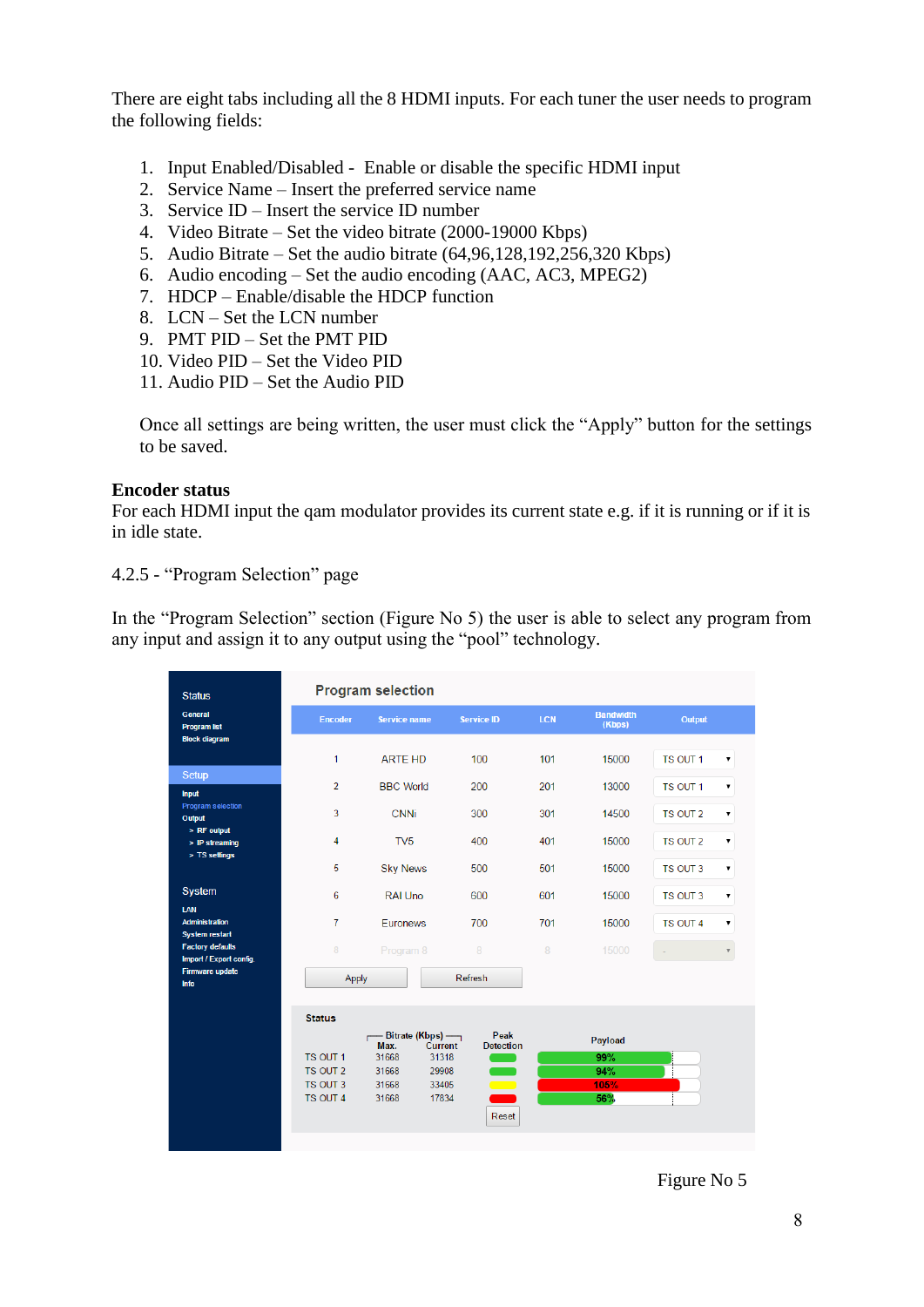Usually we assign two programs per one output. This page depicts all programs coming from the 8 HDMI inputs and their settings.

For each program the qam modulator provides the following information:

- Service Name which is the name of the program
- Service ID which is the Service ID number of the program
- LCN No which is the logic channel number of the program
- $\bullet$  Bandwidth which is the bitrate of the program

| <b>Status</b>                              |                | <b>Program selection</b> |                   |            |                            |                                                  |
|--------------------------------------------|----------------|--------------------------|-------------------|------------|----------------------------|--------------------------------------------------|
| General<br><b>Program list</b>             | <b>Encoder</b> | <b>Service name</b>      | <b>Service ID</b> | <b>LCN</b> | <b>Bandwidth</b><br>(Kbps) | <b>Output</b>                                    |
| <b>Block diagram</b>                       |                | ARTE HD                  | 100               | 101        | 15000                      | TS OUT 1                                         |
| Setup<br><b>Input</b>                      | $\overline{2}$ | <b>BBC World</b>         | 200               | 201        | 13000                      | <b>TS OUT 1</b>                                  |
| Program selection<br>Output<br>> RF output | 3              | <b>CNNi</b>              | 300               | 301        | 14500                      | $\overline{\phantom{a}}$<br>TS OUT 1<br>TS OUT 2 |
| $>$ IP streaming<br>> TS settings          | 4              | TV <sub>5</sub>          | 400               | 401        | 15000                      | TS OUT 3<br><b>TS OUT 4</b>                      |
|                                            | 5              | <b>Sky News</b>          | 500               | 501        | 15000                      | TS OUT 3<br>▼                                    |

Figure No 6

Using the Drop down menu from "Output" column (Figure No 6) the user is able to assign any program to any of the four outputs. By doing the same process for each program, from all inputs the user is able to create the 4 custom multiplexes in device's output.

#### **Caution!**

The number of programs that the can distribute on its output depends on the video bitrate that the user selects for each program.

For example, if we select the following DVB-T setting for the four modulators on qam modulator outputs:

- Constellation: 64 OAM
- Guard Interval: 1/32
- Code rate: 7/8
- Bandwidth: 8MHz

According to Appendix A we will have a total output bitrate of 31.67Mbps/ modulator. That means that we can select as many programs but their total bitrate must not exceed the 31.67Mbps, otherwise artifacts may occur.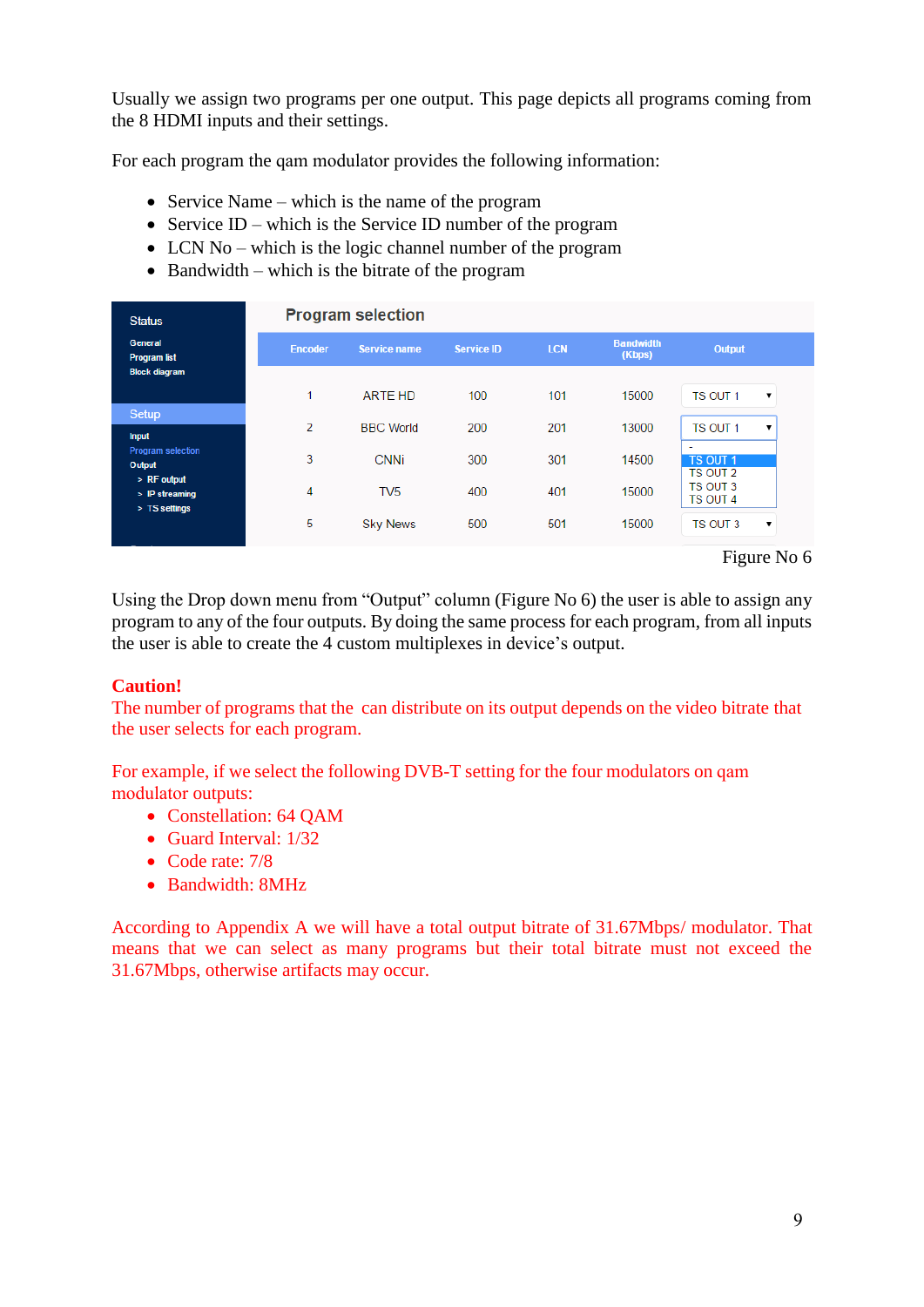

The status section in (Figure No 7) provides a general idea to the user of the current payload (according to the selected programs) comparing to the max. output payload.

It is recommended that the user must not exceed the 85% from each output, since all the bitrate are variable according to their specific content.

## **Peak Detection mechanism**

As shown in Figure No 7 there is a colored indicator of the peak detection mechanism, for each output transport stream. This indicates if any overflow has occurred on modulator's output bitrate with the following colors:

- Green No overflow occurred
- Yellow No overflow occurred but the input bitrate is close to the output bitrate
- Red Overflow occurred. The user must decrease the input bitrate

#### 4.2.6 - "RF Output" page

In the "RF Output" page (Figure No 8) the user is able to setup the RF output settings of the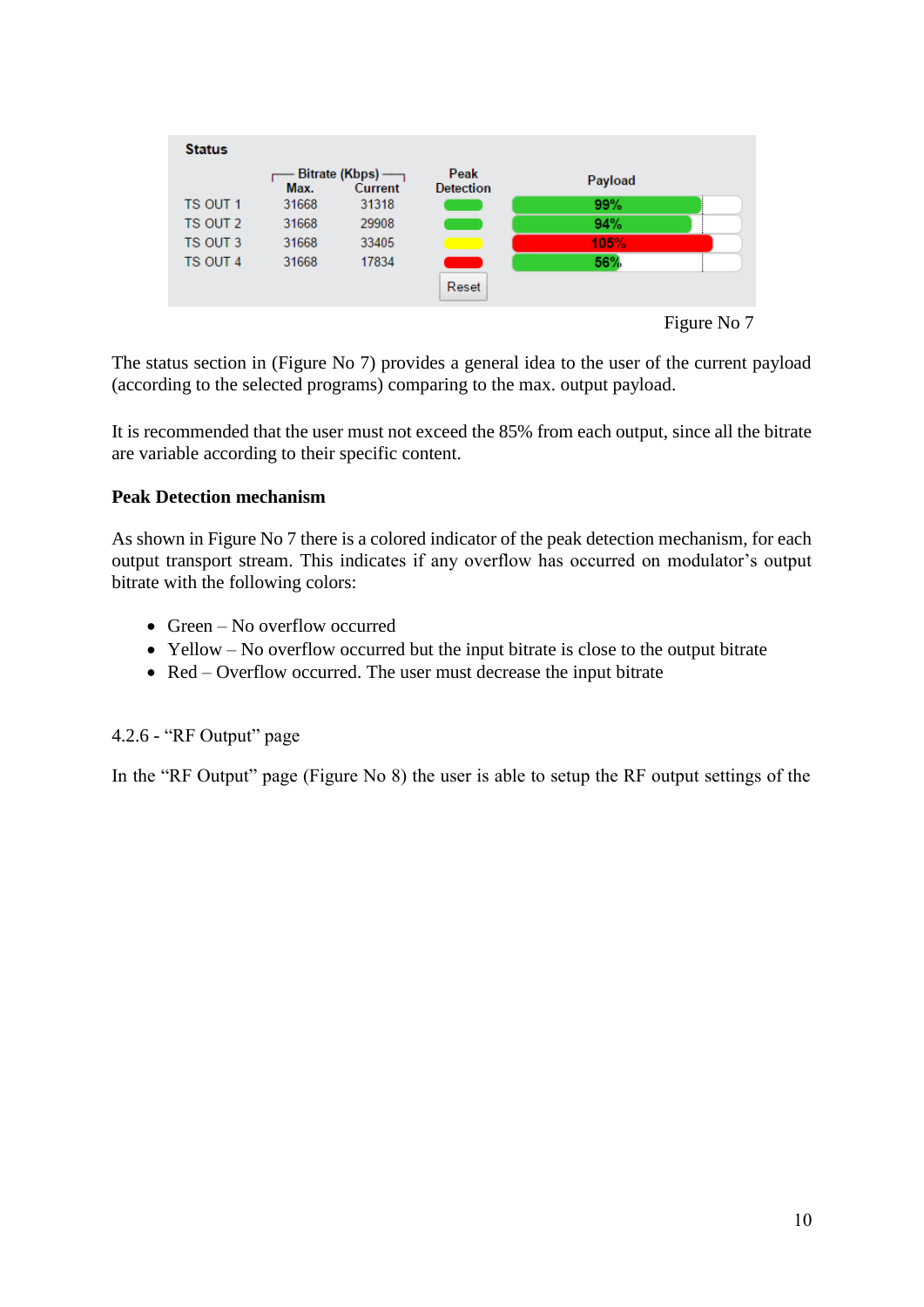| <b>Status</b>                                                                                                                          | <b>RF</b> output                                                          |                                                                                                                               |                                   |                           |                                                            |                             |                   |                |
|----------------------------------------------------------------------------------------------------------------------------------------|---------------------------------------------------------------------------|-------------------------------------------------------------------------------------------------------------------------------|-----------------------------------|---------------------------|------------------------------------------------------------|-----------------------------|-------------------|----------------|
| <b>General</b><br><b>Program list</b>                                                                                                  | <b>DVB-C</b>                                                              | O DVB-T                                                                                                                       | <b>IP</b> only                    |                           |                                                            |                             |                   |                |
| <b>Block diagram</b>                                                                                                                   |                                                                           | <b>Frequency (MHz)</b><br>118.00 - 900.00                                                                                     | <b>Constellation</b>              | Code rate                 | <b>Guard</b><br><b>interval</b>                            | <b>Channel</b><br>bandwidth | <b>Modulation</b> | <b>Enabled</b> |
| <b>Setup</b>                                                                                                                           | Modulator 1                                                               | 474.00                                                                                                                        | 64-QAM <b>v</b>                   | 7/8<br>$\pmb{\mathrm{v}}$ | $1/32$ $\times$                                            | 8 MHz v                     | 8K<br>7           | $\checkmark$   |
| <b>Input</b><br><b>Program selection</b>                                                                                               | <b>Modulator 2</b>                                                        | 482.00                                                                                                                        | 64-QAM                            | 7/8                       | 1/32                                                       | 8 MHz                       | 8K                | $\checkmark$   |
| Output<br>> RF output                                                                                                                  | Modulator 3                                                               | 490.00                                                                                                                        | 64-QAM                            | 7/8                       | 1/32                                                       | 8 MHz                       | 8K                | $\checkmark$   |
| > IP streaming<br>> TS settings                                                                                                        | Modulator 4                                                               | 498.00                                                                                                                        | 64-QAM                            | 7/8                       | 1/32                                                       | 8 MHz                       | 8K                | $\checkmark$   |
| <b>System</b>                                                                                                                          | Apply                                                                     |                                                                                                                               |                                   |                           |                                                            |                             |                   |                |
| LAN<br><b>Administration</b><br><b>System restart</b><br><b>Factory defaults</b><br>Import / Export config.<br>Firmware update<br>Info | <b>Output level</b><br>Modulator 1<br>Modulator 2<br>Modulator 3          | min                                                                                                                           |                                   |                           | max<br>$\blacksquare$ 95%<br>$\overline{2}$ 95%<br>$= 95%$ |                             |                   |                |
|                                                                                                                                        | Modulator 4                                                               | Apply output levels                                                                                                           |                                   |                           | $= 95%$                                                    |                             |                   |                |
|                                                                                                                                        | <b>Status</b><br>Modulator 1<br>Modulator 2<br>Modulator 3<br>Modulator 4 | $-$ Bitrate (Kbps) $-$<br>Н<br>Max.<br><b>Current</b><br>31668<br>28783<br>31668<br>30299<br>31668<br>34209<br>31668<br>19646 | Peak<br><b>Detection</b><br>Reset |                           | Payload<br>91%<br>96%<br>108%<br>62%                       |                             |                   |                |
|                                                                                                                                        |                                                                           |                                                                                                                               |                                   |                           |                                                            |                             |                   | Figure No 8    |
|                                                                                                                                        |                                                                           | <b>DVB-C</b>                                                                                                                  |                                   | <b>DVB-T</b>              |                                                            | IP only                     |                   |                |

With the use of the radio buttons the user is able to select the mode that the will operate as follows:

DVB-T: 4 x modulator working in DVB-T standard + IP streaming DVB-C: 4 x modulator working in DVB-C standard + IP streaming IP only: All modulators are disabled, the device does IP streaming only For each modulator in DVB-T mode the user is able to setup the following parameters:

- Frequency The output frequency of the first modulator $*$
- Constellation The constellation of the first modulator\*
- Code Rate The coder rate of the first modulator\*
- Guard Interval The guard interval of the first modulator\*
- Channel Bandwidth The channel bandwidth of the first modulator\*
- Modulation The modulation type of the first modulator\*
- Enable/Disable Enable or disable the current modulator
- Output level Adjust the output level for each modulator from  $70-90$ dB $\mu$ V.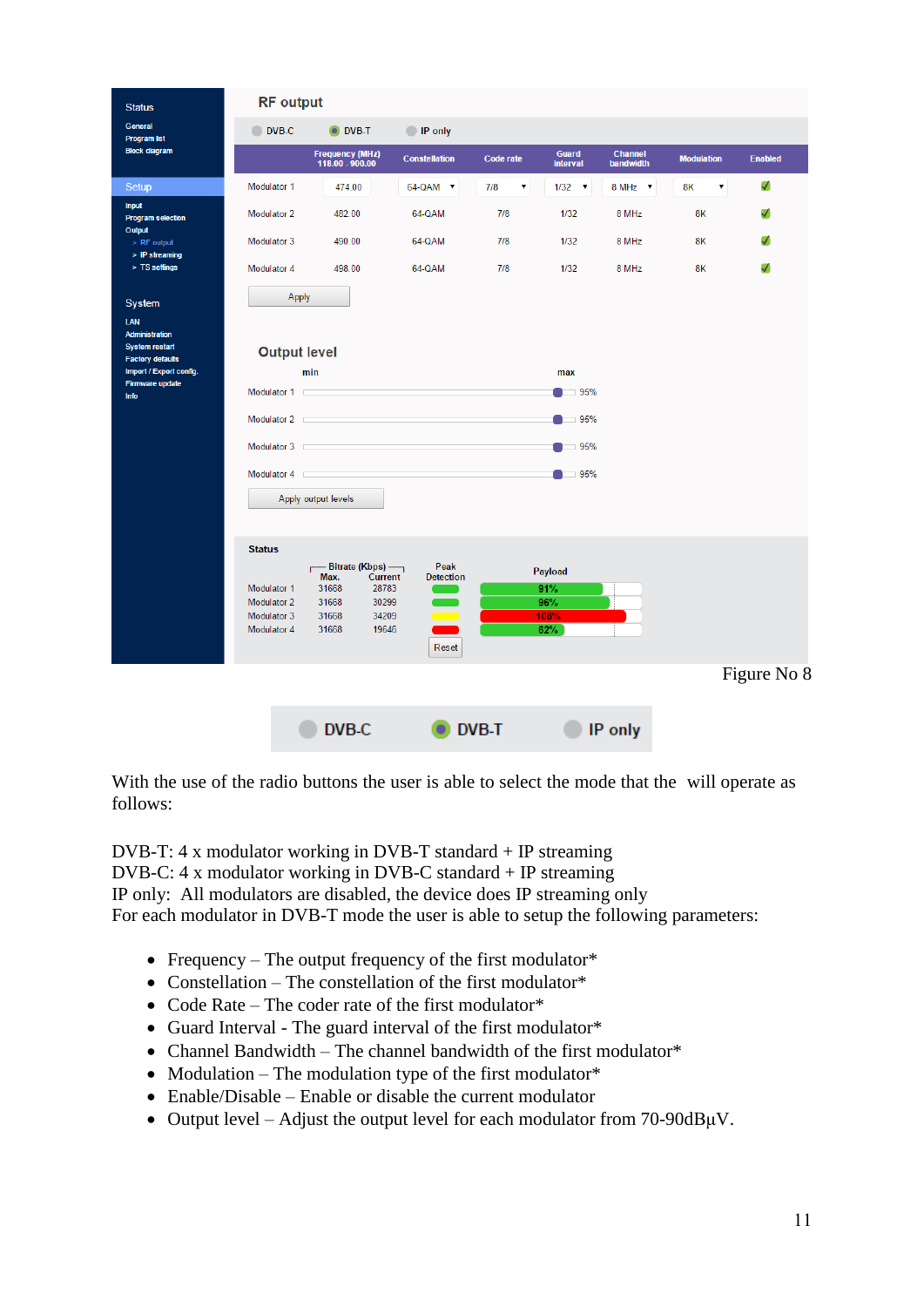\* All the four outputs of the operate in adjacent RF output channels. This means that the user setups only the first modulator and all the other three modulators have the same settings and automatically are being program in adjacent channels.

E.g. If the user sets the CH21 in UHF band on modulator No1 the other three modulators will be automatically set to CH22, CH23 and CH24, respectively.

| <b>Status</b>   |                        |                                  |             |
|-----------------|------------------------|----------------------------------|-------------|
|                 | Max. bitrate<br>(Kbps) | <b>Current bitrate</b><br>(Kbps) | Payload (%) |
| TS OUT 1        | 31668                  | 18183                            | 57%         |
| TS OUT 2        | 31668                  | 5608                             | 18%         |
| TS OUT 3        | 31668                  | 13542                            | 43%         |
| <b>TS OUT 4</b> | 31668                  | 7061                             | 22%         |



The status section in (Figure No 9) provides a general idea to the user of the current payload (according to the selected programs) comparing to the max. output payload.

It is recommended that the user must not exceed the 85% from each output, since all the bitrate are variable according to their specific content.

## 4.2.7 - "IP streaming" page

In "IP streaming" section the user is able to setup the IP streamer of the device.

| <b>Status</b>                                     | <b>IP</b> streaming |             |                   |                         |               |            |  |  |
|---------------------------------------------------|---------------------|-------------|-------------------|-------------------------|---------------|------------|--|--|
| <b>General</b><br>Program list                    | <b>IP settings</b>  |             | <b>TS1</b>        | <b>TS2</b>              | <b>TS3</b>    | <b>TS4</b> |  |  |
| <b>Block diagram</b>                              | <b>Setup</b>        |             |                   |                         |               |            |  |  |
| <b>Setup</b><br><b>Input</b>                      | <b>IP</b> address   |             | 192.168.1.220     |                         |               |            |  |  |
| <b>Program selection</b><br>Output<br>> RF output | MAC address         |             | d8:80:39:55:6d:3f |                         |               |            |  |  |
| $>$ IP streaming<br>> TS settings                 | <b>IGMP</b>         |             | v <sub>2</sub>    | v <sub>3</sub><br>Apply | $\bullet$ OFF |            |  |  |
| <b>System</b>                                     |                     |             |                   |                         |               |            |  |  |
| <b>LAN</b><br><b>Administration</b>               | <b>Status</b>       |             |                   |                         |               |            |  |  |
| <b>System restart</b><br><b>Factory defaults</b>  | TS <sub>1</sub>     |             | 1 SPTS out of 16  |                         |               |            |  |  |
| Import / Export config.<br>Firmware update        | TS <sub>2</sub>     | <b>MPTS</b> |                   |                         |               |            |  |  |
| <b>Info</b>                                       | TS <sub>3</sub>     |             | 1 SPTS out of 16  |                         |               |            |  |  |
|                                                   | TS <sub>4</sub>     |             | 2 SPTS out of 16  |                         |               |            |  |  |

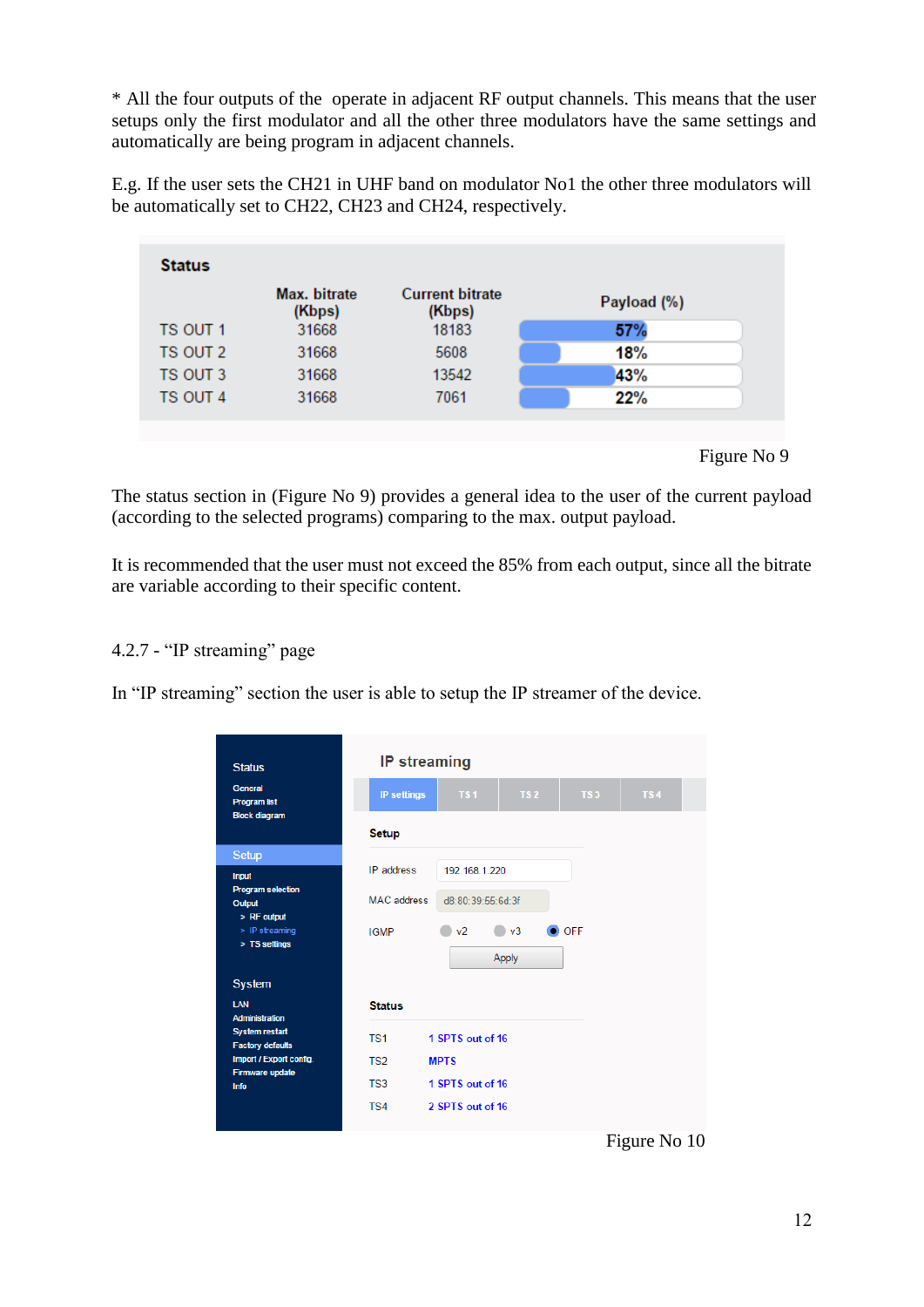In Figure No 10 we have general settings of the IP streamer as follows:

- IP address: This is the IP address of the streamer for ping purposes.
- MAC address: This is the MAC address of the streamer
- IGMP: The user is able to select IGMP v2 or v3 or disable the IGMP.

The Status section provides a general view of how many programs and in what format are currently being streamed from the device is its four outputs.

| <b>Status</b>                                                         | <b>IP streaming</b>            |                  |                  |                      |                                         |                            |                         |
|-----------------------------------------------------------------------|--------------------------------|------------------|------------------|----------------------|-----------------------------------------|----------------------------|-------------------------|
| <b>General</b><br><b>Program list</b><br><b>Block diagram</b>         | <b>IP settings</b>             | <b>TS1</b>       | <b>TS2</b>       | <b>TS3</b>           | <b>TS4</b>                              |                            |                         |
| <b>Setup</b>                                                          | ● SPTS                         | <b>MPTS</b>      |                  |                      |                                         |                            |                         |
| Input                                                                 | Service name                   |                  | Encrypted IP out |                      | <b>Destination</b><br><b>IP</b> address | <b>Destination</b><br>port | Protocol                |
| <b>Program selection</b><br>Output<br>> RF output                     | <b>BR Nord HD</b>              |                  |                  | $\Box$               |                                         |                            | $\overline{\mathbf{v}}$ |
| > IP streaming<br>> TS settings                                       | arte HD                        |                  |                  | $\blacktriangledown$ | 230.0.0.1                               | 1240                       | $RTP \rightarrow$       |
|                                                                       |                                |                  |                  |                      |                                         |                            |                         |
| <b>System</b><br>LAN                                                  |                                |                  |                  |                      |                                         |                            |                         |
| Administration<br><b>System restart</b>                               |                                |                  |                  |                      |                                         |                            |                         |
| <b>Factory defaults</b><br>Import / Export config.<br>Firmware update | Apply                          |                  |                  |                      |                                         |                            |                         |
| Info                                                                  | <b>Status</b>                  |                  |                  |                      |                                         |                            |                         |
|                                                                       | TS <sub>1</sub>                | 1 SPTS out of 16 |                  |                      |                                         |                            |                         |
|                                                                       | TS <sub>2</sub><br><b>MPTS</b> |                  |                  |                      |                                         |                            |                         |
|                                                                       | TS <sub>3</sub>                | 1 SPTS out of 16 |                  |                      |                                         |                            |                         |
|                                                                       | TS <sub>4</sub>                | 2 SPTS out of 16 |                  |                      |                                         |                            |                         |
|                                                                       |                                |                  |                  |                      |                                         |                            |                         |

In order to setup the IP address for each program there are four tabs one for each IP output of the

By selecting e.g. the TS1 tab (Figure No 11) the user is able to setup the IP streamer for this specific output, following the steps below:

- 1<sup>st</sup> step: Select SPTS or MPTS streaming mode. SPTS mode: Means that each program has its own IP MPTS mode: Means that all the programs of the current output (e.g. TS1) will be streamed in a single IP.
- 2nd step: For each program (in SPTS mode) or for the whole TS (in MPTS mode) the user is able to assign a multicast IP address from 224.0.0.0 to 239.255.255.255 or a unicast IP address as well as its destination port and protocol (UDP or RTP).

By repeating the above procedure for all four outputs of the the user is able to setup the IP streamer of the device.

Figure No 11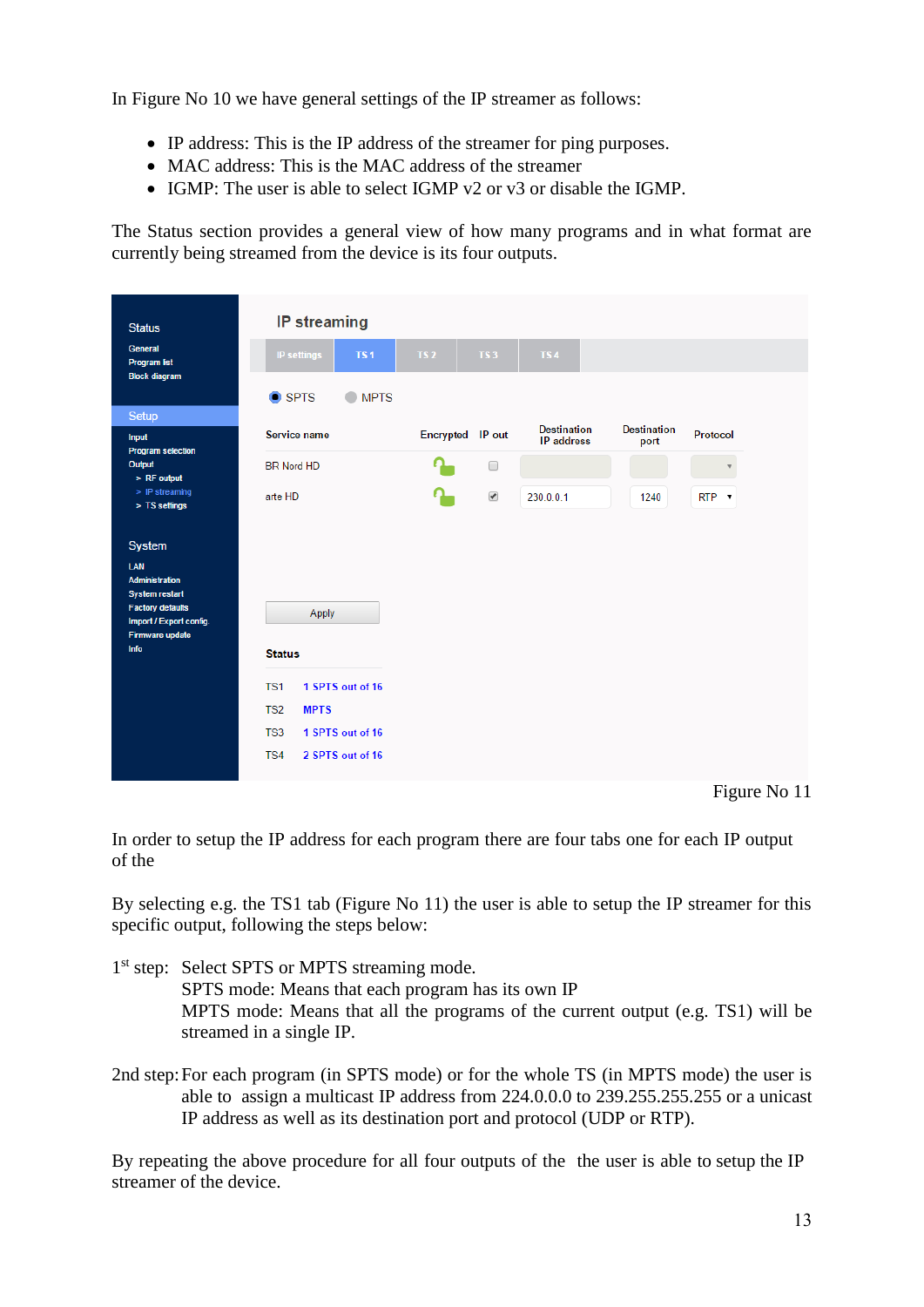## 4.2.8 - "TS settings" page

In this section (Figure 12), the user is able to setup all the TS settings of the four multiplex in s output.

| <b>Status</b>                                                         | <b>TS settings</b>  |                              |                                |                                         |                                             |
|-----------------------------------------------------------------------|---------------------|------------------------------|--------------------------------|-----------------------------------------|---------------------------------------------|
| <b>General</b><br><b>Program list</b>                                 |                     | <b>TSID</b><br>$(1 - 65535)$ | <b>Net ID</b><br>$(1 - 65535)$ | <b>Original net ID</b><br>$(1 - 65535)$ | <b>Network name</b><br>(20 characters max.) |
| <b>Block diagram</b>                                                  | Modulator 1         | 101                          | 102                            | 103                                     | DTV <sub>1</sub>                            |
| <b>Setup</b><br>Input                                                 | Modulator 2         | 104                          | 105                            | 106                                     | DTV <sub>2</sub>                            |
| <b>Program selection</b><br>Output                                    | Modulator 3         | 107                          | 108                            | 109                                     | DTV <sub>3</sub>                            |
| > RF output<br>$>$ IP streaming<br>> TS settings                      | Modulator 4         | 110                          | 111                            | 112                                     | DTV <sub>4</sub>                            |
| <b>System</b>                                                         | <b>LCN</b> provider | NorDig<br>$\pmb{\mathrm{v}}$ |                                | Apply                                   | Refresh                                     |
| LAN<br><b>Administration</b><br><b>System restart</b>                 |                     |                              |                                |                                         |                                             |
| <b>Factory defaults</b><br>Import / Export config.<br>Firmware update |                     |                              |                                |                                         |                                             |
| Info                                                                  |                     |                              |                                |                                         |                                             |

Figure No 12

For each multiplex output the user can setup the following settings:

TS ID: Which is the ID No of the specific multiplex (1…65535) Net ID: Which is the Net ID No of the specific multiplex (1…65535) Original Net ID: Which is the Org. Net ID No of the specific multiplex (1…65535) Network Name: Which is the network name of the specific multiplex LCN provider: Choose the appropriate LCN provider (EACEM, ITC, Nordig, APN)

## **System**

4.2.9 - "LAN" page

In "LAN" page (Figure No 13) the user is able to setup all the parameters of the LAN control of the device as follows:

- DHCP Enable or disable DHCP
- IP address: Set a static IP address for controlling the device
- Subnet mask: Set the specific Subnet mask
- Gateway: Set the gateway's IP address
- Primary DNS: Set the IP address of the primary DNS
- Secondary DNS: Set the IP address of the secondary DNS
- Port: Assign the control port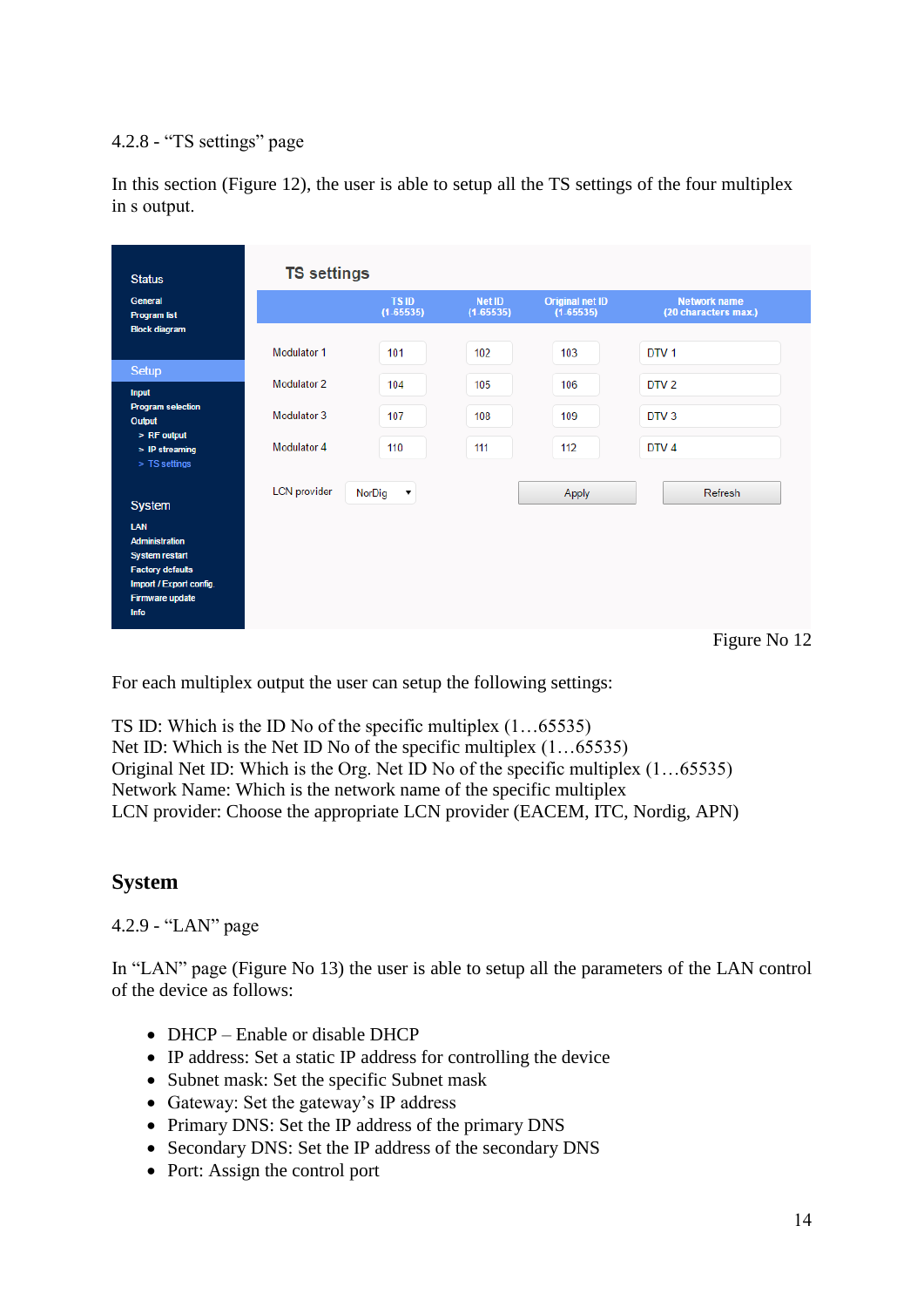MAC address: Depicts the MAC address of the LAN control

| <b>Status</b>                                                                           | <b>IP address configuration</b>              |                   |  |  |  |  |
|-----------------------------------------------------------------------------------------|----------------------------------------------|-------------------|--|--|--|--|
| <b>General</b><br><b>Program list</b>                                                   | All fields are required if DHCP is disabled. |                   |  |  |  |  |
| <b>Block diagram</b>                                                                    | <b>Fnable DHCP</b>                           |                   |  |  |  |  |
| <b>Setup</b>                                                                            | IP address                                   | 192.168.1.200     |  |  |  |  |
| <b>Input</b><br><b>Program selection</b><br>Output<br>> RF output<br>$>$ IP streaming   | Subnet mask                                  | 255 255 255 0     |  |  |  |  |
|                                                                                         | Gateway                                      | 192.168.1.1       |  |  |  |  |
| > TS settings                                                                           | <b>Primary DNS</b>                           | 192.168.1.1       |  |  |  |  |
| <b>System</b>                                                                           | Secondary DNS                                | 0.0.0.0           |  |  |  |  |
| <b>LAN</b><br><b>Administration</b><br><b>System restart</b><br><b>Factory defaults</b> | Port                                         | 80                |  |  |  |  |
| Import / Export config.<br>Firmware update                                              | <b>MAC</b> address                           | d8:80:39:30:6c:2a |  |  |  |  |
| <b>Info</b>                                                                             |                                              | Save              |  |  |  |  |

Figure No 13

# 4.2.10 - "Administration" page

In "Administration" section the user is able to change the default password of the webserver.

| <b>Status</b><br><b>General</b>                                                                                         | <b>Administration</b> |                                                        |  |  |  |  |  |
|-------------------------------------------------------------------------------------------------------------------------|-----------------------|--------------------------------------------------------|--|--|--|--|--|
| <b>Program list</b><br><b>Block diagram</b>                                                                             |                       | Enter a new username and password in the fields below: |  |  |  |  |  |
|                                                                                                                         | Username              | admin                                                  |  |  |  |  |  |
| Setup<br><b>Input</b>                                                                                                   | New password          |                                                        |  |  |  |  |  |
| <b>Program selection</b><br>Output                                                                                      | Confirm new password  |                                                        |  |  |  |  |  |
| > RF output<br>$>$ IP streaming                                                                                         |                       | Save                                                   |  |  |  |  |  |
| > TS settings                                                                                                           |                       |                                                        |  |  |  |  |  |
| <b>System</b>                                                                                                           |                       |                                                        |  |  |  |  |  |
| LAN<br>Administration<br><b>System restart</b><br><b>Factory defaults</b><br>Import / Export config.<br>Firmware update |                       |                                                        |  |  |  |  |  |
| Info                                                                                                                    |                       |                                                        |  |  |  |  |  |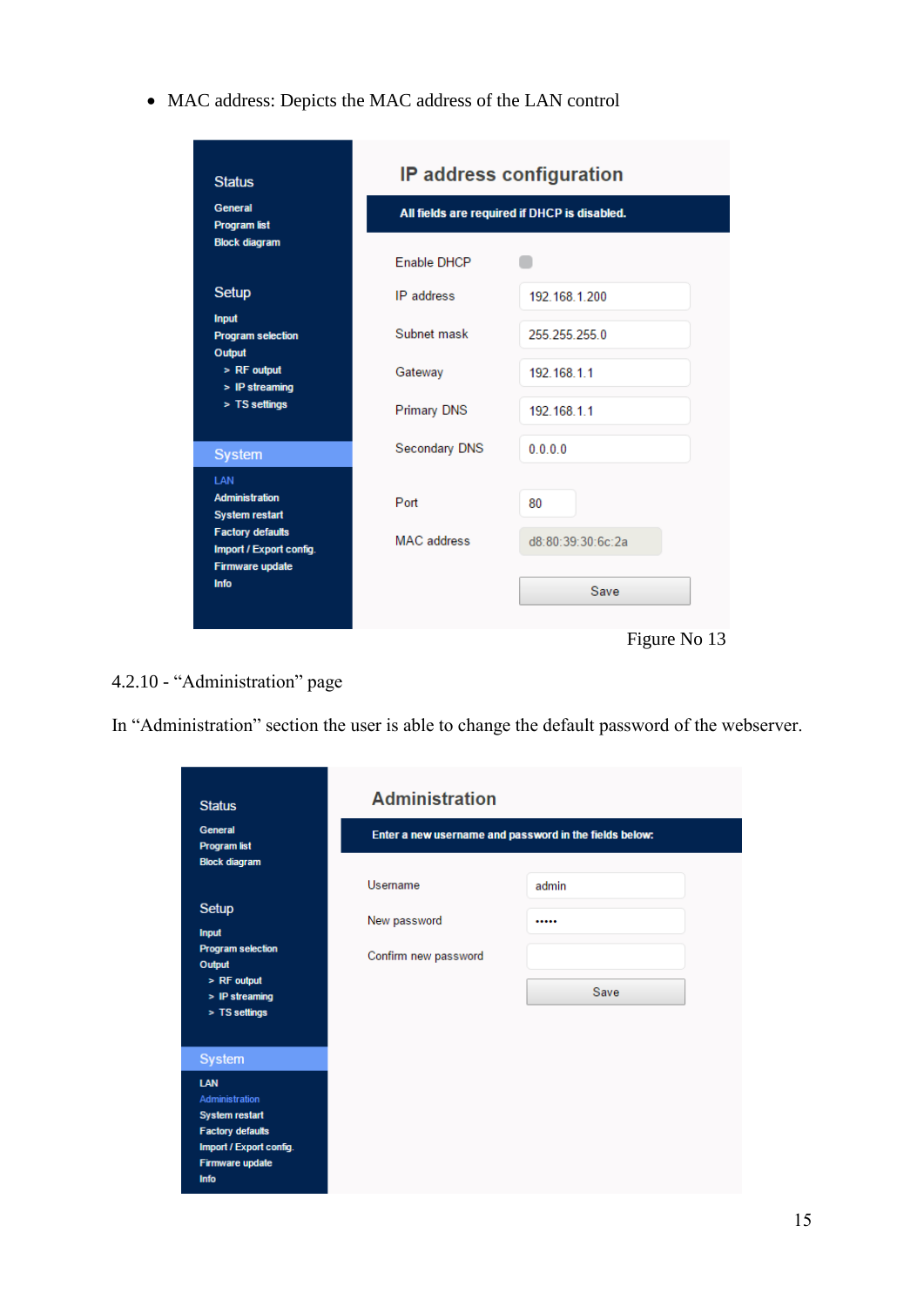## 4.2.11 - "System restart" page

In "System restart" section (Figure No 14) the user is able to apply a full reset to the device.

| <b>Status</b>                            | <b>System restart</b>                                            |
|------------------------------------------|------------------------------------------------------------------|
| <b>General</b><br><b>Program list</b>    | Click Restart to cause the device to perform a software restart. |
| <b>Block diagram</b>                     | Wait a minute before logging into the device again.              |
| Setup                                    | Restart                                                          |
| <b>Input</b><br><b>Program selection</b> |                                                                  |
|                                          | Figure No 14                                                     |

## 4.2.12 - "Factory default" page

In "Factory default" section (Figure No 15) the user is able to apply a factory default reset either as DVB-T or DVB-C.

| <b>Status</b>                                                                         | <b>Factory defaults</b>                                                                            |
|---------------------------------------------------------------------------------------|----------------------------------------------------------------------------------------------------|
| General<br><b>Program list</b>                                                        | Click one of the following buttons to cause the device to revert all settings to factory defaults. |
| <b>Block diagram</b>                                                                  | Wait a minute before logging into the device again.                                                |
| Setup                                                                                 | Restore with DVB-C defaults                                                                        |
| <b>Input</b><br><b>Program selection</b><br>Output<br>> RF output<br>$>$ IP streaming | Restore with DVB-T defaults                                                                        |
|                                                                                       | Figure No 15                                                                                       |

## 4.2.13 - "Import/Export Config" page

In "Import/Export Config" section (Figure No 16) the user is able to do the following:

- 1. Export: Save all the configuration is a specific file
- 2. Import: Upload a previously save configuration file.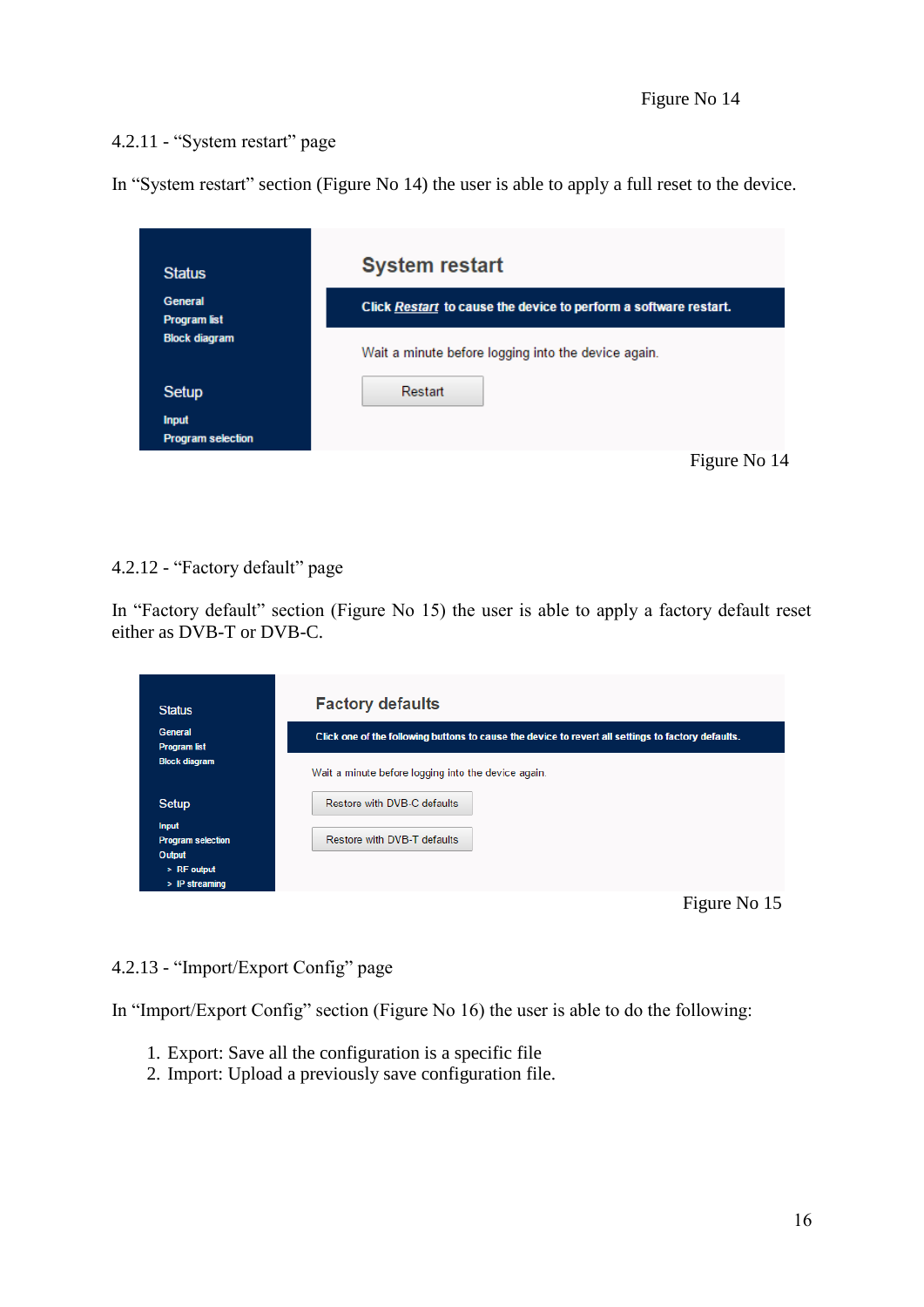| <b>Status</b>                                                                                                        | <b>Export configuration</b>                                                                        |
|----------------------------------------------------------------------------------------------------------------------|----------------------------------------------------------------------------------------------------|
| General<br><b>Program list</b><br><b>Block diagram</b>                                                               | Click the Export button below to download the configuration file from the device to your computer. |
|                                                                                                                      | Export                                                                                             |
| Setup                                                                                                                |                                                                                                    |
| <b>Input</b><br><b>Program selection</b><br>Output                                                                   | <b>Import configuration</b>                                                                        |
| > RF output<br>$>$ IP streaming<br>> TS settings                                                                     | To upload a configuration file (*.dat) from your computer to the device follow the steps below:    |
|                                                                                                                      | (No file chosen)<br>1. Select file<br>Choose file                                                  |
| <b>System</b>                                                                                                        |                                                                                                    |
| LAN<br><b>Administration</b>                                                                                         | 2. Start upload<br>Upload                                                                          |
| <b>System restart</b><br><b>Factory defaults</b><br>Import / Export config.<br><b>Firmware update</b><br><b>Info</b> | 3. Wait for confirmation. The device will restart.                                                 |
|                                                                                                                      | Figure No 16                                                                                       |

## 4.2.13 - "Firmware update" page

In "Firmware update" (Figure No 17) section the user is able to upload a new firmware update using the appropriate file.

| <b>Status</b>                         | <b>Firmware update</b>                                    |
|---------------------------------------|-----------------------------------------------------------|
| <b>General</b><br><b>Program list</b> | To upload a firmware file (*.bin) follow the steps below: |
| <b>Block diagram</b>                  |                                                           |
|                                       | 1. Select file<br>(No file chosen)<br>Choose file         |
| Setup                                 |                                                           |
| <b>Input</b>                          | 2. Start upload<br>Start upload                           |
| <b>Program selection</b>              |                                                           |
| Output                                | 3 Wait for confirmation                                   |
| $>$ RF output<br>$>$ IP streaming     |                                                           |
| $>$ TS settings                       |                                                           |
|                                       | Figure No 17                                              |

## 4.2.14 - "Info" page

In "Info" (Figure No 18) section the user is able to see the serial No of the device as well as firmware and hardware versions.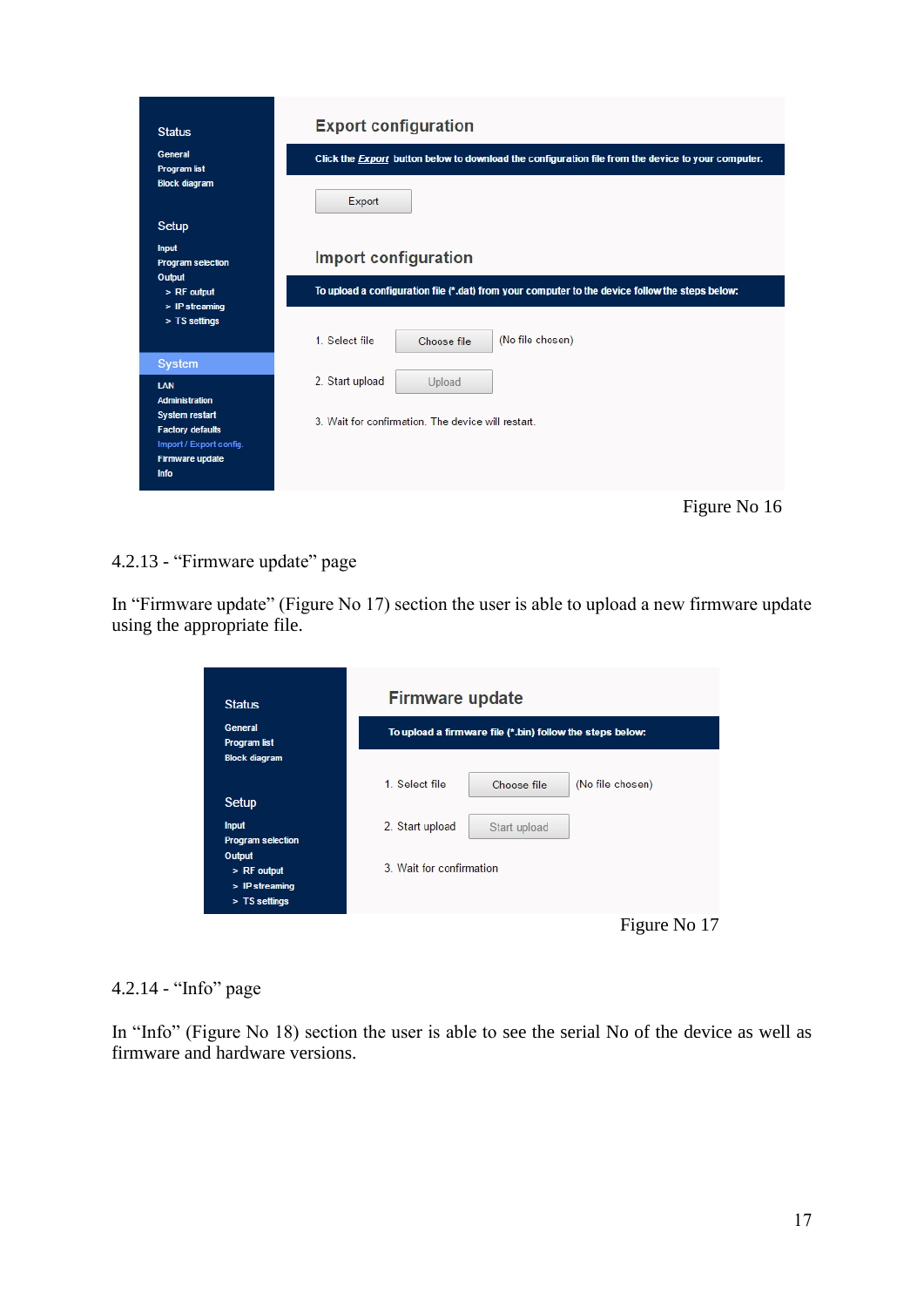## Status General Program list Block diagram Setup Input Program selection Output > RF output<br>> RF output<br>> IP streaming > TS settings System  $LAN$ ----<br>Administration<br>System restart Factory defaults<br>Import / Export config.

Firmware update

Ī

| Info                                     |                   |
|------------------------------------------|-------------------|
| <b>Hardware and Firmware information</b> |                   |
| Serial number                            | 1234567890        |
| <b>Firmware version</b>                  | 1.02              |
| Platform HW version                      | 08040A0D05550087  |
| <b>Platform FW version</b>               | 0C08000000        |
| <b>Controller MAC address</b>            | d8.80.39.30.6c.2a |
| IP streamer MAC address                  | d8:80:39:55:6d:3f |
|                                          |                   |
|                                          |                   |
|                                          |                   |

Figure No 18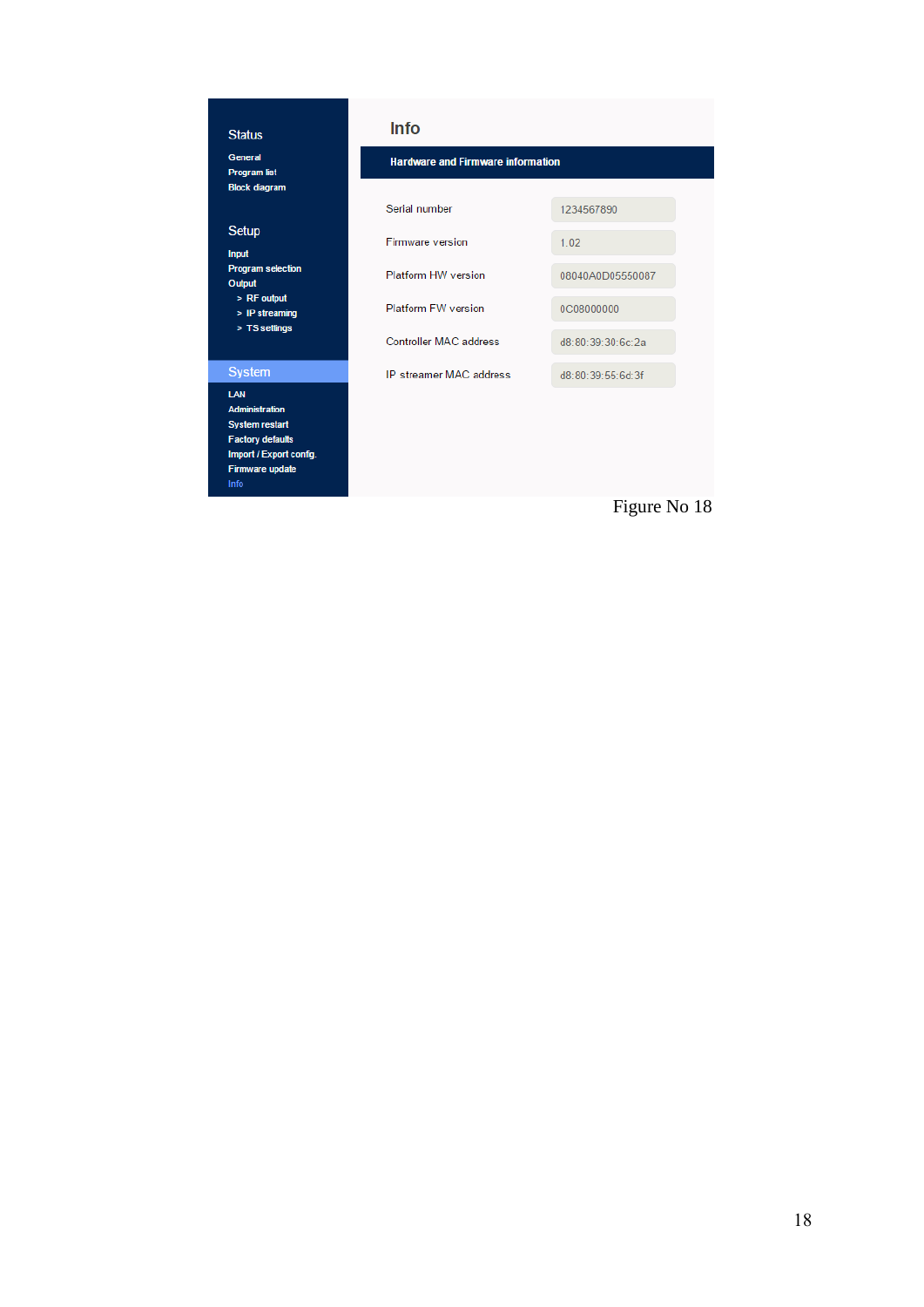# **5. TECHNICAL SPECIFICATIONS**

## **Input Specifications**

## **HDMI Input**

Type Video coding Profile Input resolution Output resolution HDCP support

#### **Audio**

Audio Standard Audio Bit Rate Format

## **H.264 encoder**

Standard Bit Rate Configurable Parameters LCN processing

#### **Output Specifications**

#### **DVB-T**

Bandwidth Mode **Constellation** Guard Interval Code Rate

#### **DVB-C**

Bandwidth Mode Constellation Symbol Rate

## **RF Output**

Type Output Frequencies Output Level Connector Output Attenuator MER Output loop-through loss

8 x HDMI inputs MPEG-4 AVC / H.264 High profile 4.0 Up to 1920 x 1080 - 50/60 p & i Up to 1920 x 1080 - 30p Yes

HDMI MPEG-1 Layer II 64, 96, 128, 192, 256, 320 Kbps MPEG2, AAC, AC3

MPEG-4 AVC / H.264  $1 - 19$  Mbps adjustable Service Name, Service ID Yes

5, 6, 7, 8 MHz 2K, 8K QPSK, 16QAM, 64QAM 1/4, 1/8, 1/16, 1/32 1/2, 2/3, 3/4, 5/6, 7/8

5, 6, 7, 8 MHz 2K, 8K 16QAM, 32QAM, 64QAM, 128QAM, 256QAM 1-7.2 Ms/s

4 x RF out in adjacent channels 36…950MHz (1 Hz step) 90dBµV 75Ω - F, female 0…-20dB >40dB  $<1dB$ 

#### **Transport Stream Processing**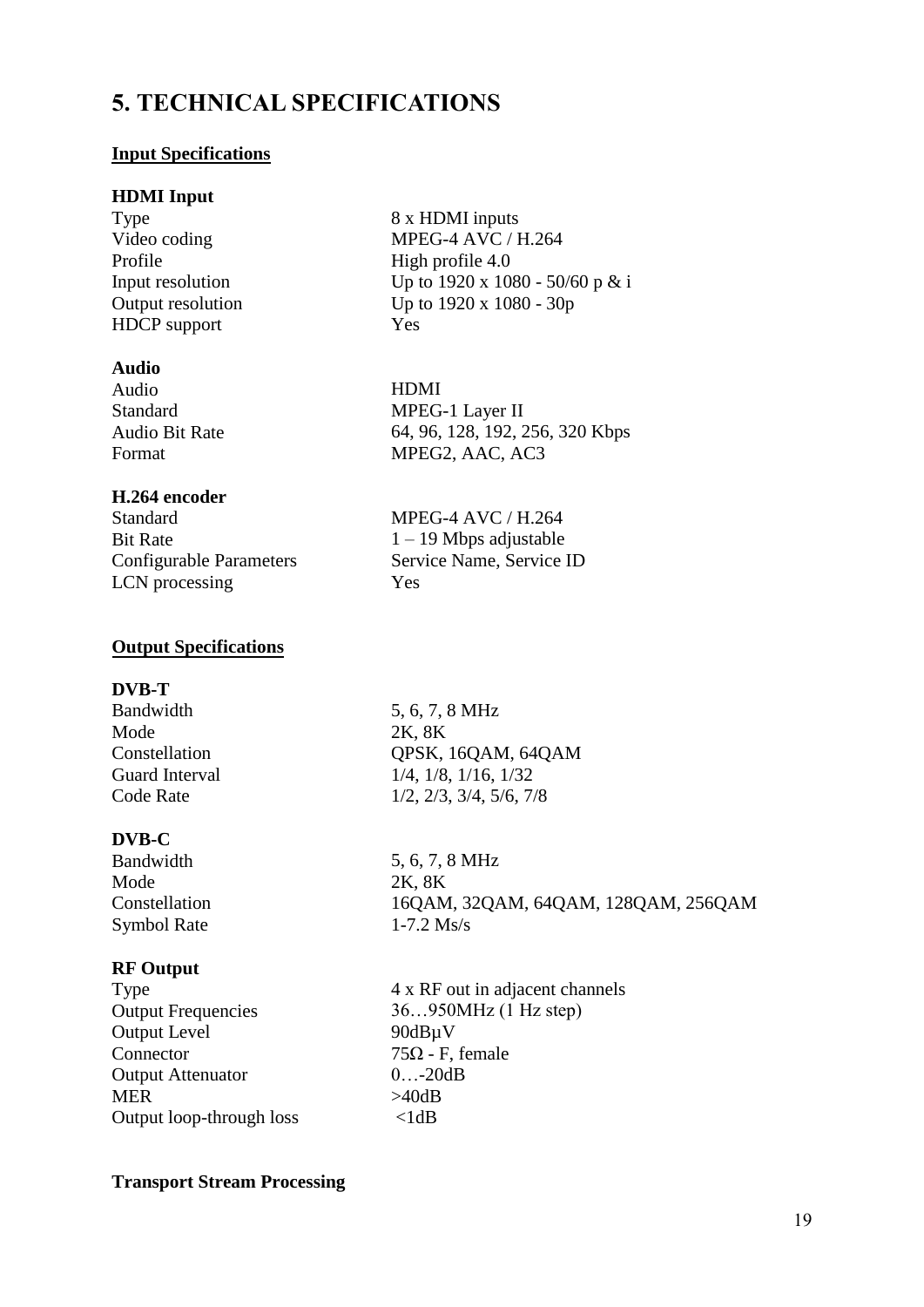Services Automatic Regeneration NIT **PCR** LCN support

## **IP Streaming**

IP TS Out Protocol Speed IGMP support Type

## **Programming Interface**

Ethernet webserver Speed Connector Browser compatibility

## **General**

Power Supply Power supply consumption Operating Temperature Storage Temperature Humidity

User selection by service names PAT, CAT, SDT, PMTs, EITs tables Pass-through re-stamping Yes

Yes UDP / RTP (Multicast/Unicast) 1Gbit (480 Mbps in IP only mode) Yes, *v*2, *v*3 MPTS (up to 4 TS) SPTS (up to 8 HD programs)

Yes, embedded webserver 10/100 Mbps RJ45 Chrome, Firefox, Safari, Opera, Edge et al.

~108 to 240 VAC 50/60Hz 55 VA max.  $0 °C$  to 40  $°C$  $-10$  °C to  $+70$  °C Up to 90%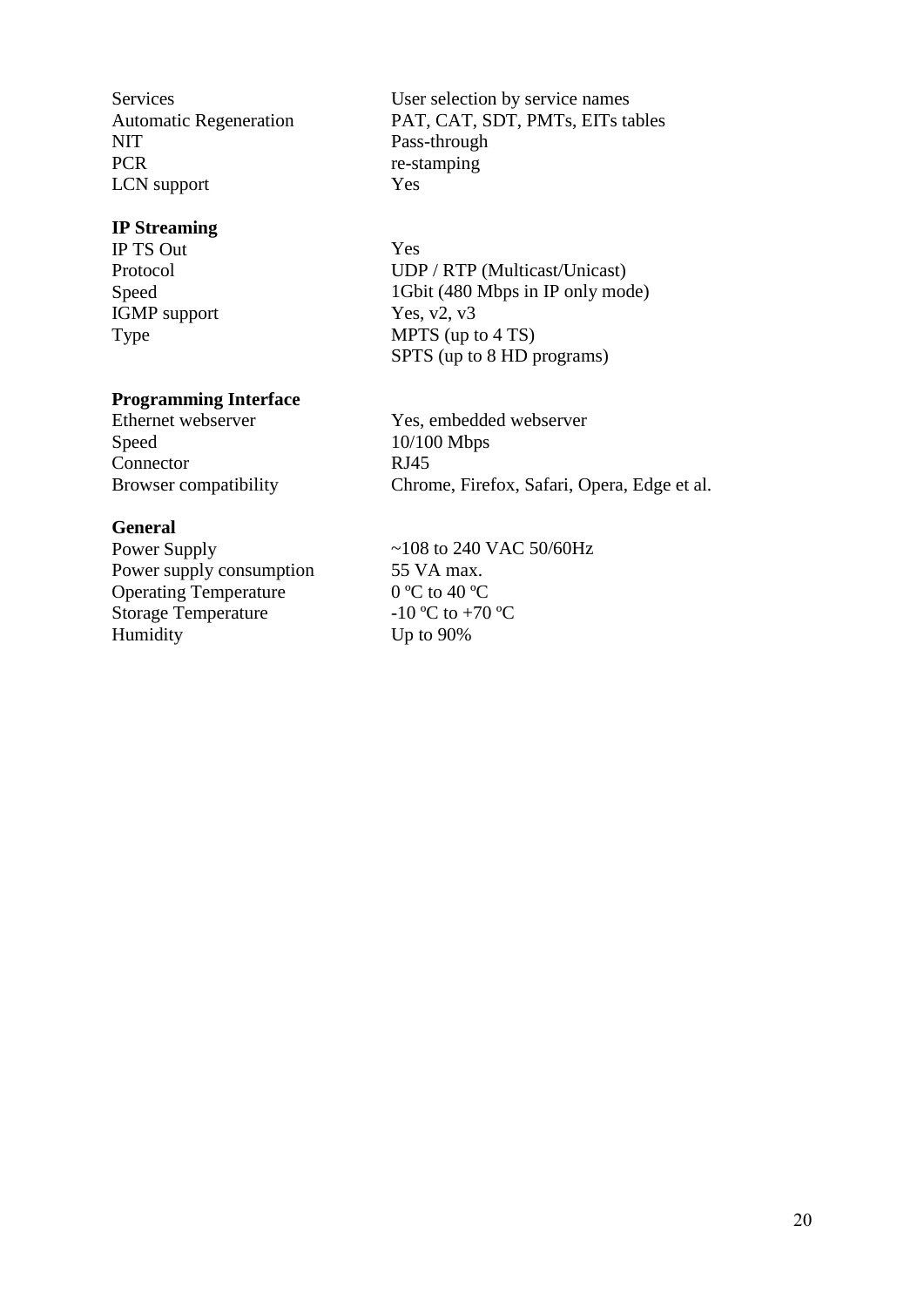# **7.WARRANTY**

This unit is guaranteed against defects in workmanship and materials for a period of two (2) years beginning on the date of purchase of the product. During the applicable warranty period, will repair or replace at our sole option, without charge, any defective component part of the purchased unit. The unit is to be delivered packed in adequate packing AFTER an authorization for return has been received.

The owner's responsibilities are to use the instrument in accordance with its written instructions, to provide transport to and from our facilities in the event service is required, and to provide proof of purchase if requested.

#### **Our warranty does not cover any problem resulting from:**

(a) accident; abuse; neglect; shock; electrostatic discharge; heat or humidity beyond product specifications; improper installation, operation, maintenance or modification

(b) any misuse contrary to the instructions in the user manual

(c) malfunctions caused by other equipment.

## **WARNING!!**

Our limited warranty is considered void if a product is returned with removed, damaged or tampered labels or any alterations (including removal of any component or external cover) carried out by unauthorized personnel.

## **OUT OF WARRANTY SERVICING**

We repair and service units of our production even once the warranty has expired, if this is economically the best solution to the customer.

The mechanical and electronic spare parts are replaceable for a five-year period after production when the circuits are assembled with discrete components. When integrated circuits are used, the supply of spare parts is guaranteed up to the depletion of our stock and, depending on the possibility of procuring them on the worldwide market.

To avoid any unnecessary loss of time, it is very important that the instrument be returned to our premises accompanied by a proper delivery note, duly completed with all the required information, as per the legal dispositions currently enforced.

# **8. WARNINGS**

## **Content warning**

This document contains preliminary information about a product . reserves the right to make any changes or modifications at any time without prior notice.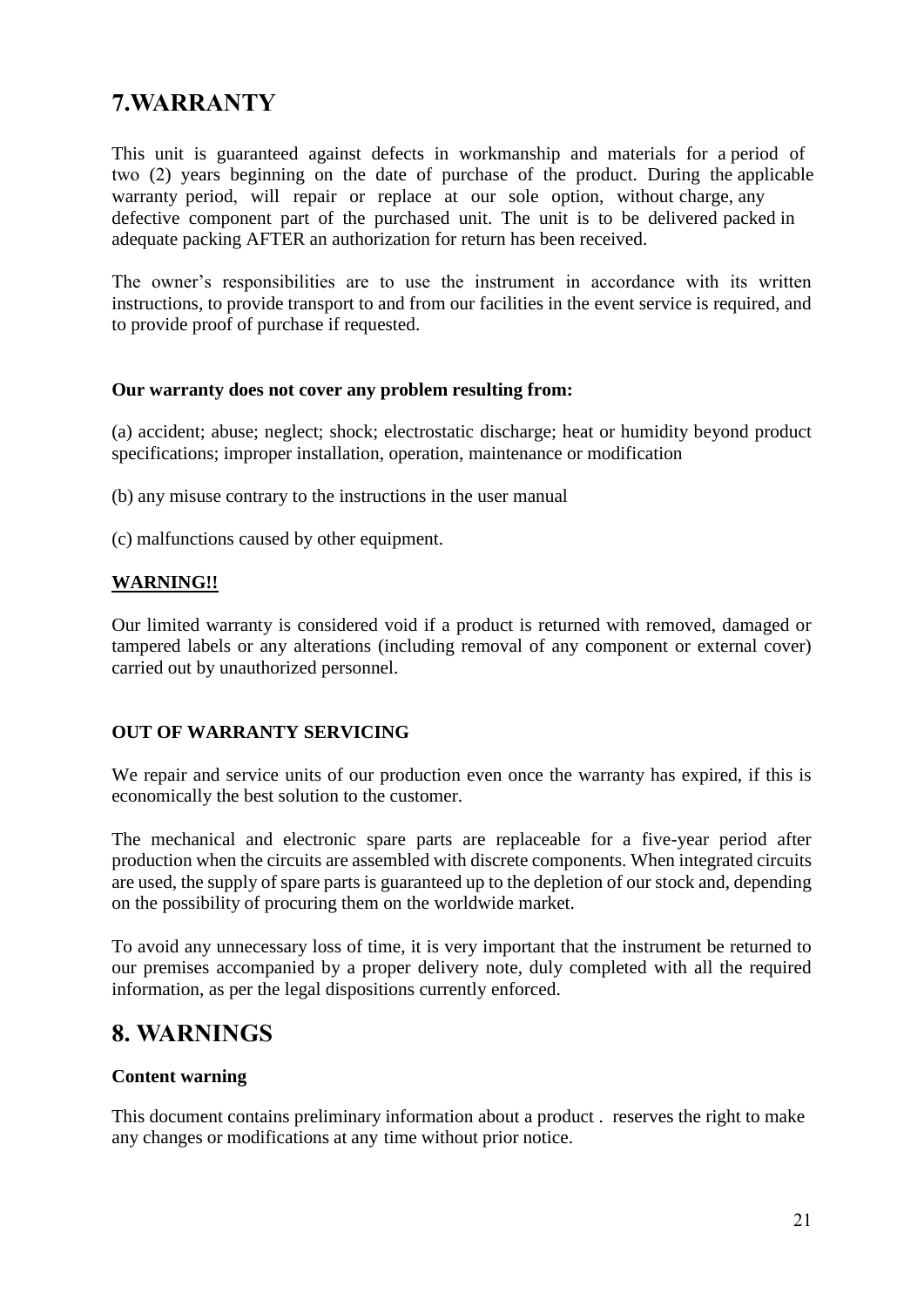# **APPENDIX A**

| DVB-T bitrates (Mbit/s) for <b>8 MHz</b> bandwidth (non-hierarchical systems) |  |
|-------------------------------------------------------------------------------|--|
|-------------------------------------------------------------------------------|--|

| <b>Modulation</b> | Coding | <b>Guard Interval</b> |        |        |        |  |
|-------------------|--------|-----------------------|--------|--------|--------|--|
|                   | Rate   | 1/4                   | 1/8    | 1/16   | 1/32   |  |
|                   | 1/2    | 4.976                 | 5.529  | 5.855  | 6.032  |  |
|                   | 2/3    | 6.635                 | 7.373  | 7.806  | 8.043  |  |
| <b>QPSK</b>       | 3/4    | 7.465                 | 8.294  | 8.782  | 9.048  |  |
|                   | 5/6    | 8.294                 | 9.216  | 9.758  | 10.053 |  |
|                   | 7/8    | 8.709                 | 9.676  | 10.246 | 10.556 |  |
|                   | 1/2    | 9.953                 | 11.059 | 11.709 | 12.064 |  |
|                   | 2/3    | 13.271                | 14.745 | 15.612 | 16.086 |  |
| <b>16-QAM</b>     | 3/4    | 14.929                | 16.588 | 17.564 | 18.096 |  |
|                   | 5/6    | 16.588                | 18.431 | 19.516 | 20.107 |  |
|                   | 7/8    | 17.418                | 19.353 | 20.491 | 21.112 |  |
| <b>64-QAM</b>     | 1/2    | 14.929                | 16.588 | 17.564 | 18.096 |  |
|                   | 2/3    | 19.906                | 22.118 | 23.419 | 24.128 |  |
|                   | 3/4    | 22.394                | 24.882 | 26.346 | 27.144 |  |
|                   | 5/6    | 24.882                | 27.647 | 29.273 | 30.160 |  |
|                   | 7/8    | 26.126                | 29.029 | 30.737 | 31.668 |  |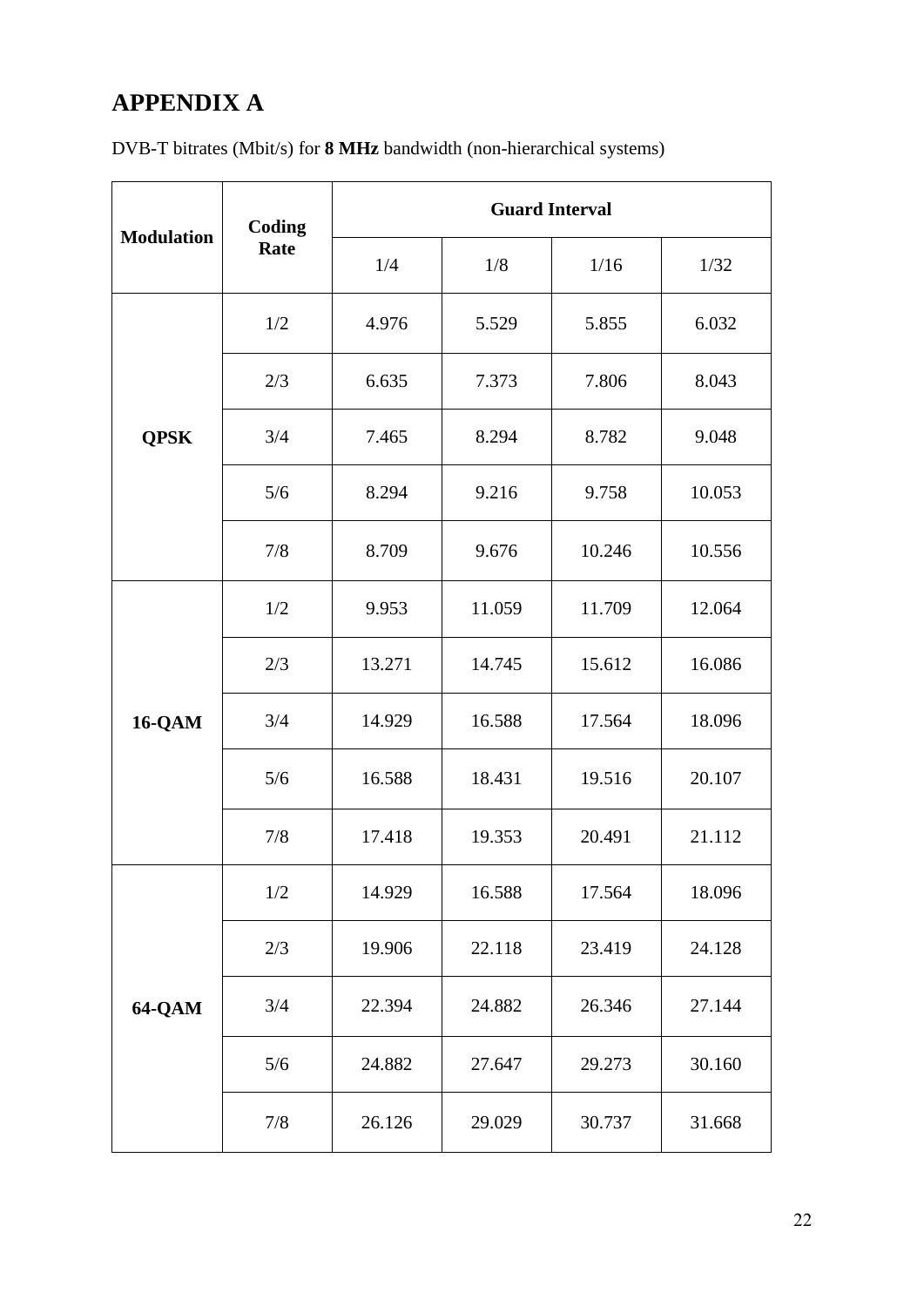| DVB-T bitrates (Mbit/s) for <b>7 MHz</b> bandwidth (non-hierarchical systems) |  |  |  |  |  |
|-------------------------------------------------------------------------------|--|--|--|--|--|
|-------------------------------------------------------------------------------|--|--|--|--|--|

| <b>Modulation</b> | Coding | <b>Guard Interval</b> |        |        |        |  |
|-------------------|--------|-----------------------|--------|--------|--------|--|
|                   | Rate   | 1/4                   | 1/8    | 1/16   | 1/32   |  |
|                   | 1/2    | 4.354                 | 4.838  | 5.123  | 5.278  |  |
|                   | 2/3    | 5.806                 | 6.451  | 6.830  | 7.037  |  |
| <b>QPSK</b>       | 3/4    | 6.532                 | 7.257  | 7.684  | 7.917  |  |
|                   | 5/6    | 7.257                 | 8.064  | 8.538  | 8.797  |  |
|                   | 7/8    | 7.620                 | 8.467  | 8.965  | 9.237  |  |
|                   | 1/2    | 8.709                 | 9.676  | 10.246 | 10.556 |  |
|                   | 2/3    | 11.612                | 12.902 | 13.661 | 14.075 |  |
| <b>16-QAM</b>     | 3/4    | 13.063                | 14.515 | 15.369 | 15.834 |  |
|                   | 5/6    | 14.515                | 16.127 | 17.076 | 17.594 |  |
|                   | 7/8    | 15.240                | 16.934 | 17.930 | 18.473 |  |
| <b>64-QAM</b>     | 1/2    | 13.063                | 14.515 | 15.369 | 15.834 |  |
|                   | 2/3    | 17.418                | 19.353 | 20.491 | 21.112 |  |
|                   | 3/4    | 19.595                | 21.772 | 23.053 | 23.751 |  |
|                   | 5/6    | 21.772                | 24.191 | 25.614 | 26.390 |  |
|                   | 7/8    | 22.861                | 25.401 | 26.895 | 27.710 |  |